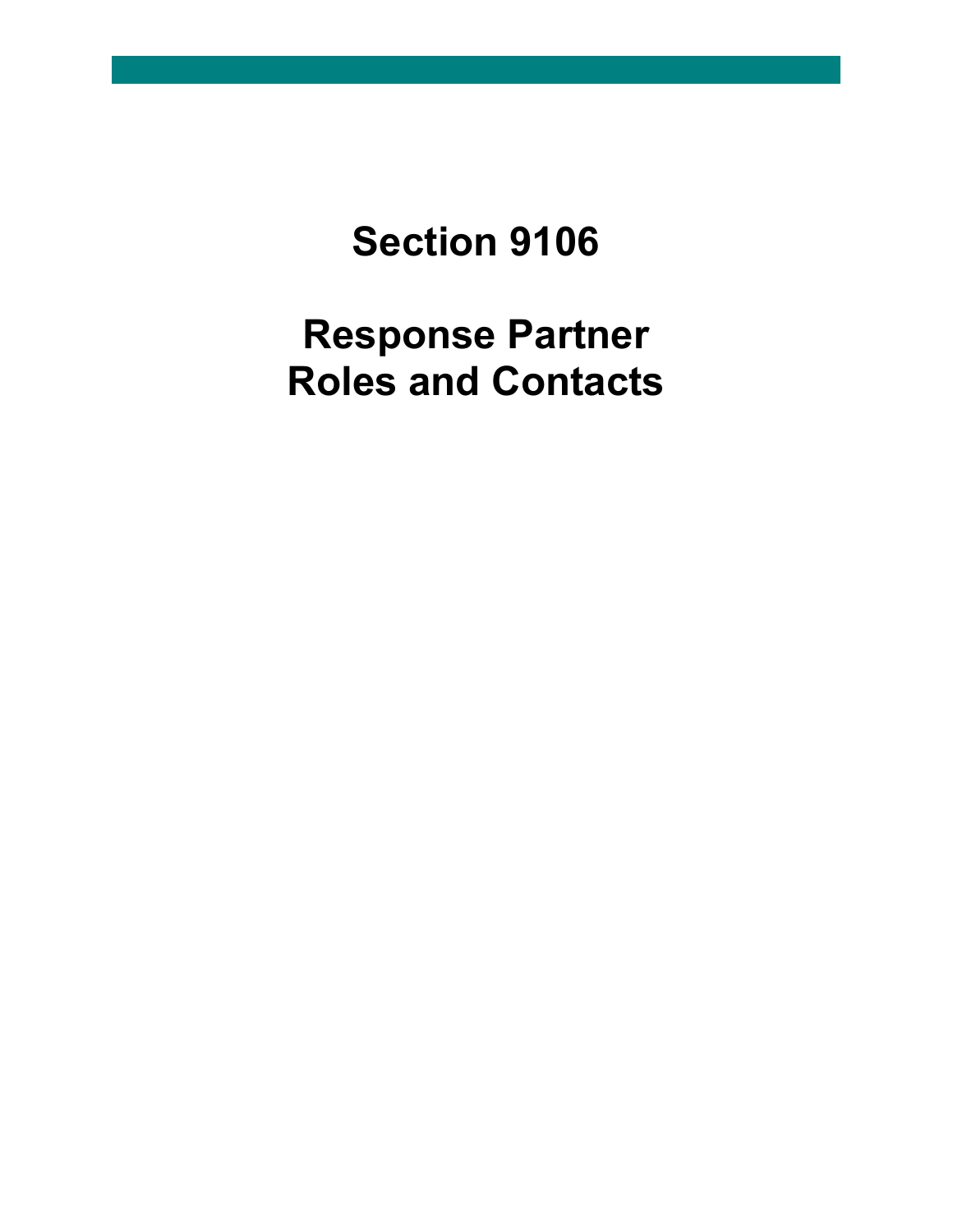

| Section |                                                                           | Page |
|---------|---------------------------------------------------------------------------|------|
|         | 9106.1 Federal Agency Response Partners: Roles and Contacts 9106-1        |      |
|         | 9106.2 Regional BIA Agency Superintendents and Tribal Officials in Idaho, |      |
|         |                                                                           |      |
|         | 9106.3 Washington Agency Response Partners: Roles and Contacts  9106-10   |      |
|         | 9106.4 Oregon Agency Response Partners: Roles and Contacts 9106-14        |      |
|         |                                                                           |      |
|         | 9106.6 Sector Puget Sound Emergency Operations Center Contacts 9106-20    |      |
|         |                                                                           |      |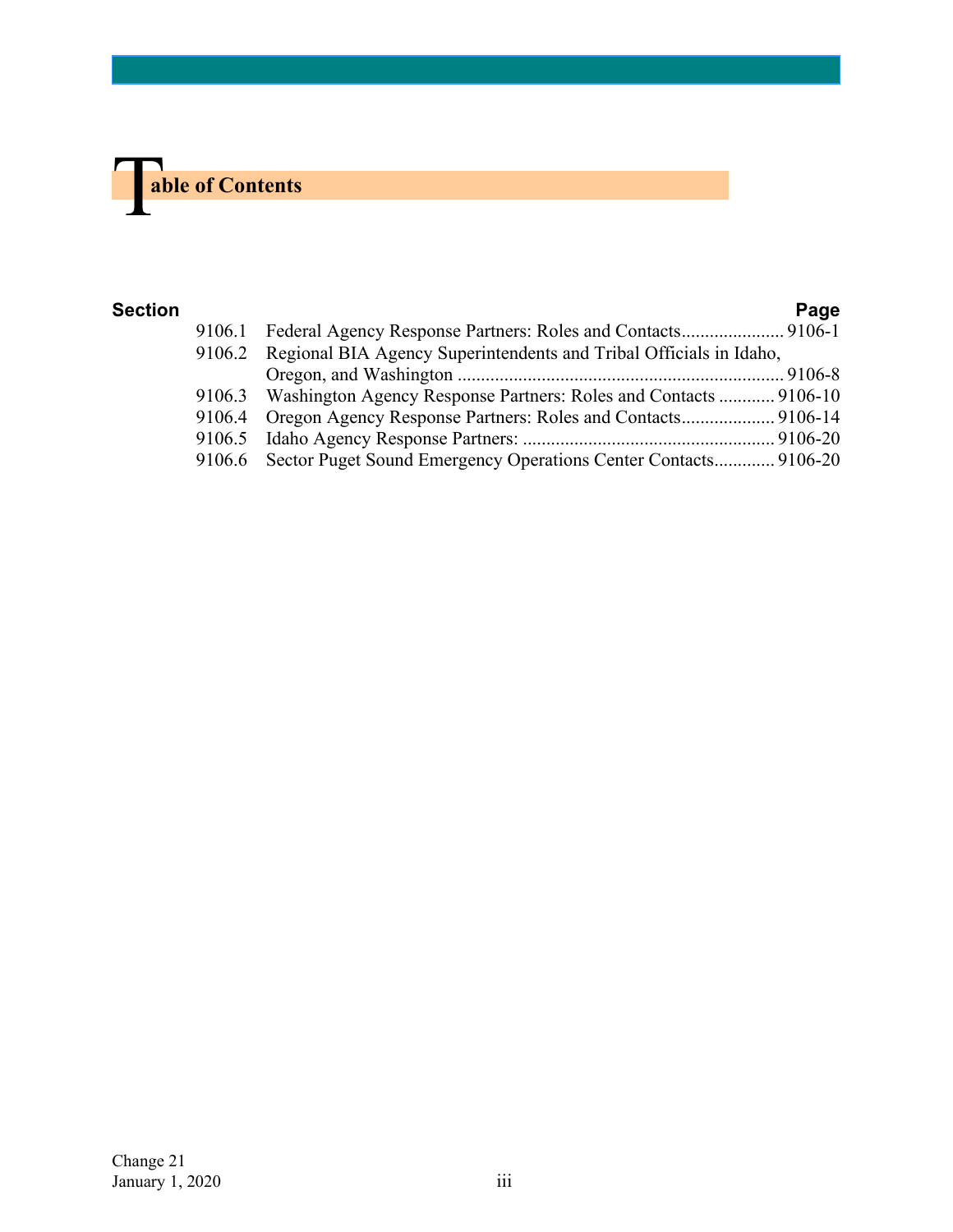| 9106.1 |  | <b>Federal Agency Response Partners: Roles and Contacts</b> |
|--------|--|-------------------------------------------------------------|
|--------|--|-------------------------------------------------------------|

<span id="page-2-0"></span>

| <b>Agency Name</b>                                      | <b>Triggers for Involvement</b>                                                                                                                                                                                                                      | <b>Areas of Expertise</b>                                                                                                                                                    | <b>24-Hour Contact Information</b>                                                                                                               |
|---------------------------------------------------------|------------------------------------------------------------------------------------------------------------------------------------------------------------------------------------------------------------------------------------------------------|------------------------------------------------------------------------------------------------------------------------------------------------------------------------------|--------------------------------------------------------------------------------------------------------------------------------------------------|
| <b>U.S. Environmental</b><br>Protection Agency<br>(EPA) | - Provides FOSC for inland oil/HazMat<br>incidents<br>- Voting member of incident specific RRT<br>activations for the use of alternative<br>technologies<br>Permits ocean dumping<br>- Can activate NCP Special Teams<br>Emergency Response Team and | - Environmental sampling<br>- Air and water monitoring<br>- Human health impacts<br>- Mitigating oil and hazardous material<br>spills<br>WMD response                        | 800-424-8802<br>www.epa.gov/oem<br>www.epa.gov/aboutepa/region10.ht<br>ml                                                                        |
|                                                         | Radiological Emergency Response Team                                                                                                                                                                                                                 |                                                                                                                                                                              |                                                                                                                                                  |
| EPA: Environmental<br>Response Team                     | - When requested by EPA or USCG FOSC<br>- Personnel deploy from Las Vegas, NV                                                                                                                                                                        | - Environmental sampling<br>- Air and water monitoring<br>- Human health impacts<br>- Mitigating oil and hazardous material<br>spills<br>- WMD response                      | Via EPA or USCG duty officer<br>www.ert.org                                                                                                      |
| EPA: Radiological                                       | - When requested by EPA or USCG FOSC                                                                                                                                                                                                                 | - Radiological assessment                                                                                                                                                    | Via EPA or USCG duty officer                                                                                                                     |
| Environmental<br>Response Team                          | - Personnel deploy from Las Vegas, NV                                                                                                                                                                                                                | - Radiological human health impacts<br>Mitigating radiological impacts                                                                                                       | www.epa.gov/radiation/rert/rert.html                                                                                                             |
|                                                         |                                                                                                                                                                                                                                                      | <b>Department of Homeland Security (DHS)</b>                                                                                                                                 |                                                                                                                                                  |
| <b>U.S. Coast Guard</b><br>(USCG)                       | - Provides FOSC for coastal oil/HazMat<br>incidents<br>- Voting member of incident specific RRT<br>activations for the use of alternative<br>technologies<br>- Can activate Strike Teams                                                             | - Marine oil spill response operations<br>- Mitigating oil and hazardous material<br>spills<br>- Vessel Safety and Navigation<br>- Responder Safety<br>- Incident Management | 800-424-8802<br>www.uscg.mil/d <sub>13</sub> /<br>www.uscg.mil/d13/sectpugetsound/d<br>efault.asp<br>www.uscg.mil/d13/sectcolrvr/default<br>.asp |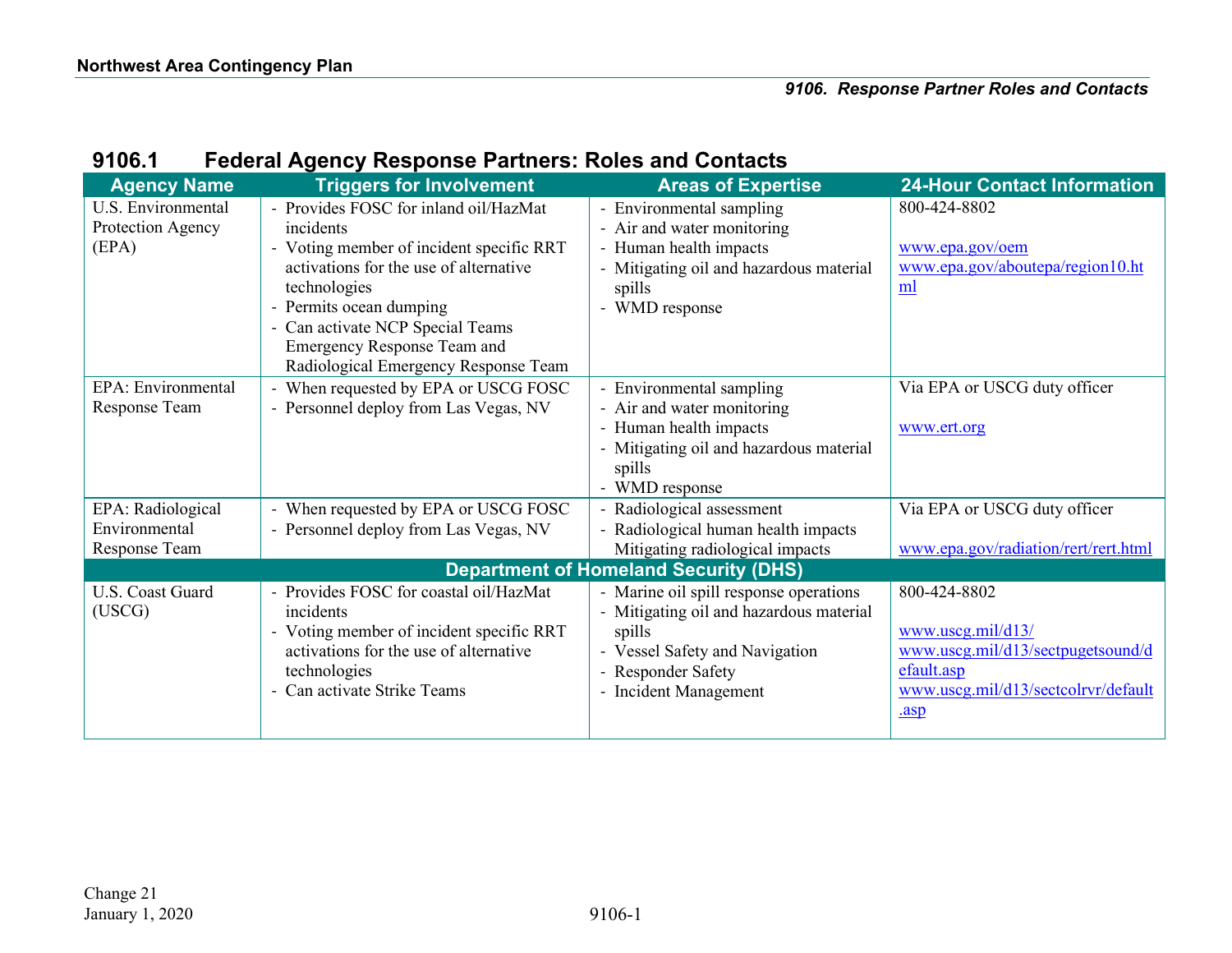| <b>Agency Name</b>                                       | <b>Triggers for Involvement</b>                                                                                                                                                                                                                                                                                                                                                                                                         | <b>Areas of Expertise</b>                                                                                                                                                                                                              | <b>24-Hour Contact Information</b>                                                                                                      |
|----------------------------------------------------------|-----------------------------------------------------------------------------------------------------------------------------------------------------------------------------------------------------------------------------------------------------------------------------------------------------------------------------------------------------------------------------------------------------------------------------------------|----------------------------------------------------------------------------------------------------------------------------------------------------------------------------------------------------------------------------------------|-----------------------------------------------------------------------------------------------------------------------------------------|
| <b>USCG: Strike Teams</b>                                | - When requested by USCG or EPA FOSC<br>- Personnel deploy from Novato, CA                                                                                                                                                                                                                                                                                                                                                              | - Marine oil spill response operations<br>- Mitigating oil and hazardous material<br>spills<br>- Vessel Safety and Navigation<br>- Responder Safety<br>- Incident Management<br>- Public Messaging (Public Information<br>Assist Team) | Via USCG or EPA Duty Officer                                                                                                            |
| <b>USCG</b> : Incident<br>Management Assist<br>Teams     | - When requested by USCG FOSC                                                                                                                                                                                                                                                                                                                                                                                                           | - Incident Management<br>- ICS Process                                                                                                                                                                                                 | Via USCG FOSC                                                                                                                           |
| Federal Emergency<br>Management Agency<br>(FEMA)         | - FOSC requests advice or assistance on<br>coordinating civil emergency planning and<br>mitigation efforts<br>- Mobile Emergency Response System<br>(MERS) provides extensive rapid<br>deployable mobile communications for<br>use in oil/HazMat response. After a<br>presidential disaster declaration, FEMA<br>will coordinate all federal action,<br>oil/HazMat activities will be coordinated<br>via Emergency Support Function #10 | - Communication<br>- Interagency coordination                                                                                                                                                                                          | Region 10 Regional Response<br>Coordination Center at (425) 487-<br>4600<br>www.fema.gov                                                |
|                                                          |                                                                                                                                                                                                                                                                                                                                                                                                                                         | <b>Department of Health and Human Services</b>                                                                                                                                                                                         |                                                                                                                                         |
| U.S. Department of<br>Health and Human<br>Services (HHS) | - HazMat or oil releases that have potential<br>to impact public health                                                                                                                                                                                                                                                                                                                                                                 | - Assessment of health hazards at a<br>response<br>protection of response workers<br>- Interpreting monitoring data and<br>issuing public health warnings                                                                              | By phone, go through the HHS<br>(ATSDR) representative to the RRT.<br>http://www.hhs.gov/about/agencies/r<br>egional-offices/index.html |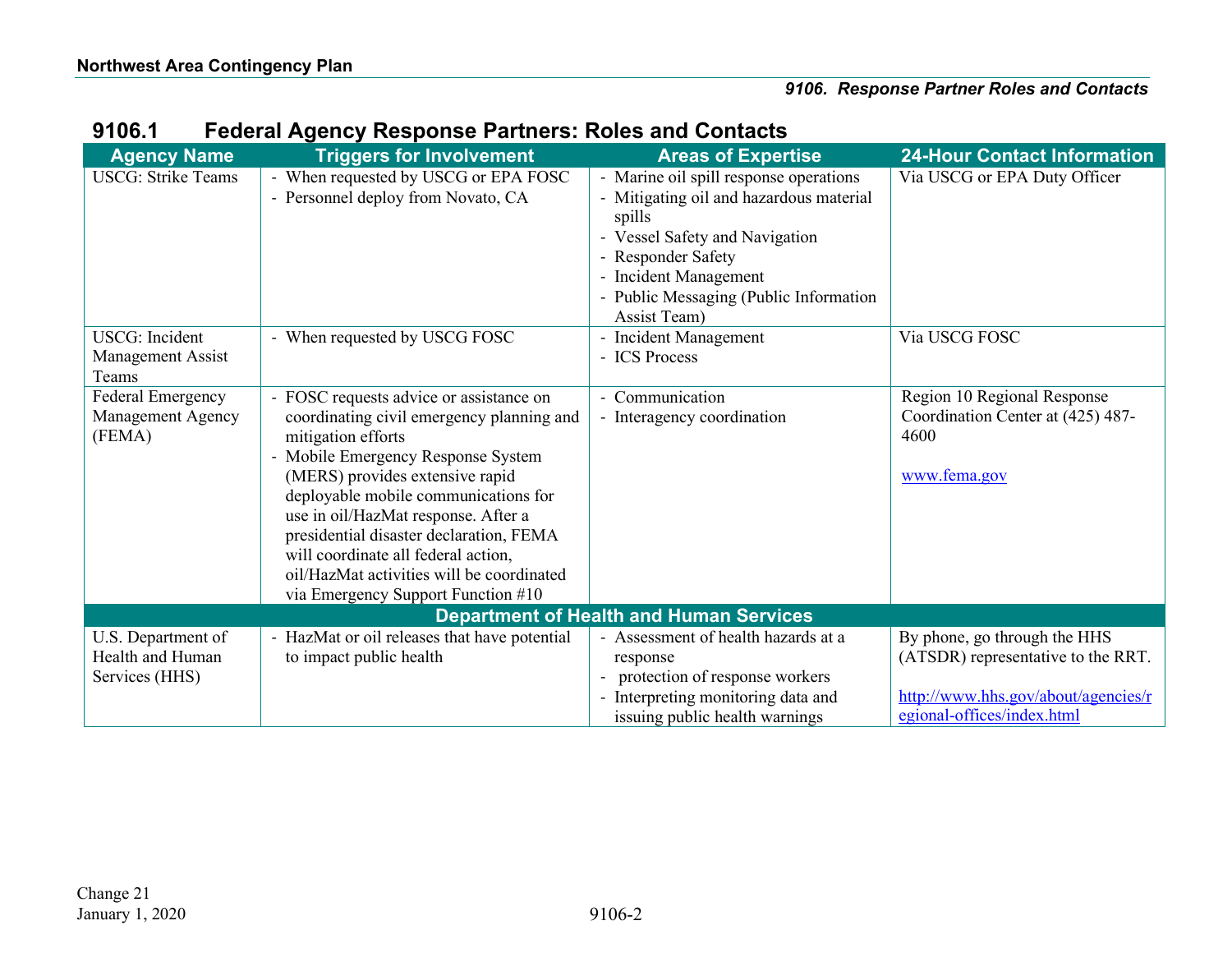| <b>Agency Name</b>                                                                                                                                                                                | <b>Triggers for Involvement</b>                                                                                                                                                                                                                                                                                                                                                                                                                                                                                                                                                                                                                                                                               | <b>Areas of Expertise</b>                                                                                                                                                                                                                                                                                                                                                                                                                                                                                                                                                                                                                                           | <b>24-Hour Contact Information</b>                                                                    |
|---------------------------------------------------------------------------------------------------------------------------------------------------------------------------------------------------|---------------------------------------------------------------------------------------------------------------------------------------------------------------------------------------------------------------------------------------------------------------------------------------------------------------------------------------------------------------------------------------------------------------------------------------------------------------------------------------------------------------------------------------------------------------------------------------------------------------------------------------------------------------------------------------------------------------|---------------------------------------------------------------------------------------------------------------------------------------------------------------------------------------------------------------------------------------------------------------------------------------------------------------------------------------------------------------------------------------------------------------------------------------------------------------------------------------------------------------------------------------------------------------------------------------------------------------------------------------------------------------------|-------------------------------------------------------------------------------------------------------|
| Agency for Toxic<br>Substances and<br>Disease Registry<br>(ATSDR)                                                                                                                                 | - Need for public health assessment of<br>oil/HazMat incident<br>- Need for health consultation regarding<br>specific hazardous substances<br>- Need to establish health surveillance and<br>registries<br>- Need to develop and disseminate<br>information regarding human health<br>impacts                                                                                                                                                                                                                                                                                                                                                                                                                 | - Toxicology<br>- Public health impacts                                                                                                                                                                                                                                                                                                                                                                                                                                                                                                                                                                                                                             | By phone, go through the EPA<br>Region 10 Duty Officer<br>http://www.atsdr.cdc.gov/atsdrhome.<br>html |
|                                                                                                                                                                                                   |                                                                                                                                                                                                                                                                                                                                                                                                                                                                                                                                                                                                                                                                                                               | <b>Department of Commerce</b>                                                                                                                                                                                                                                                                                                                                                                                                                                                                                                                                                                                                                                       |                                                                                                       |
| National Oceanic and<br>Atmospheric<br>Administration<br>(NOAA)Office of<br>Response and<br>Restoration<br><b>Emergency Response</b><br>Division, NOAA<br>Scientific Support<br>Coordinator (SSC) | a. FOSC requests scientific support<br>b. Notification of impacts, or potential<br>Impacts, to endangered marine species,<br>marine mammals or National Marine<br>Sanctuaries<br>c. ESA consultations<br>d. Federal seafood safety issues/assistance<br>with local seafood safety issues<br>e. Usually lead coordinator for all NOAA<br>involvement<br>f. The NOAA SSC notifies NOAA's<br>National Marine Fisheries Service (NMFS) -<br>no other notification is required to DOC<br>Trustees: DOC is the natural resource trustee<br>for many marine resources under NMFS. In<br>addition to providing scientific support<br>NOAA needs notification because of natural<br>resource trustee responsibilities. | a. Forecast of oil movement<br>b. Forecast of oil fate and persistence<br>c. Aerial overflight oil observations<br>d. Tides<br>e. Currents<br>f. Weather<br>g. Chemical information<br>h. Chemical release air plume<br>modeling<br>i. Resources at risk<br>Environmental sensitive areas<br>k. Natural resource impact assessment<br>1. Shoreline Cleanup Assessment<br>Technique surveys<br>m. Cleanup recommendations<br>n. Best management practices to<br>reduce environmental impacts<br>o. Information management<br>p. Common Operation Picture<br>(Environmental Response<br>Management Application -<br>https://www.erma.unh.edu/northwes<br>t/erma.html) | $(206)$ 526-6322                                                                                      |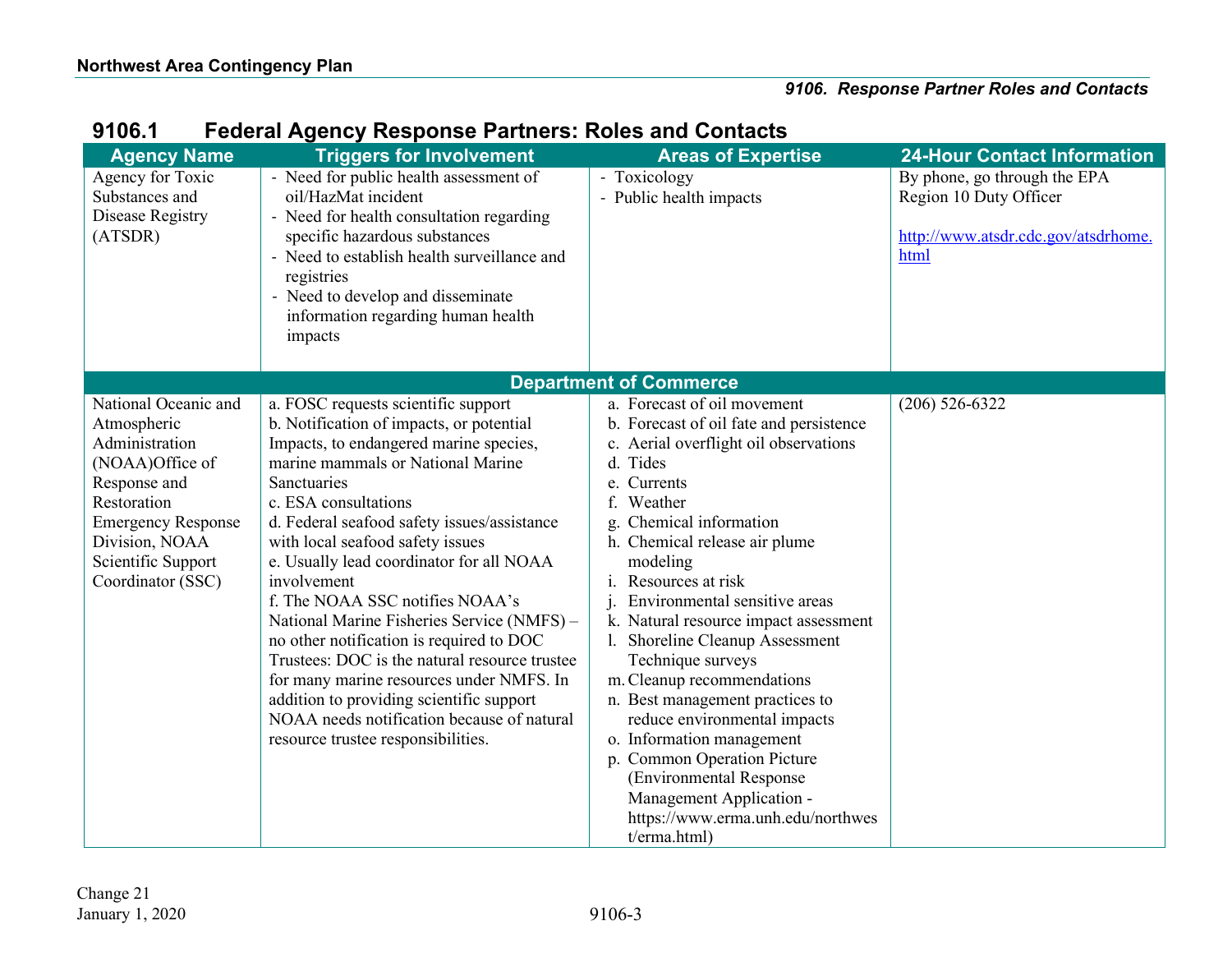| <b>Agency Name</b>          | <b>Triggers for Involvement</b>                                                     | <b>Areas of Expertise</b>                  | <b>24-Hour Contact Information</b> |
|-----------------------------|-------------------------------------------------------------------------------------|--------------------------------------------|------------------------------------|
|                             |                                                                                     | q. Liaison to NOAA's Seafood               |                                    |
|                             |                                                                                     | Inspection Program (for assistance         |                                    |
|                             |                                                                                     | with seafood safety testing                |                                    |
|                             |                                                                                     | procedures)                                |                                    |
|                             |                                                                                     | r. Assistance with marine debris           |                                    |
|                             |                                                                                     | issues, such as in post natural            |                                    |
|                             |                                                                                     | disaster situations                        |                                    |
| NOAA Office of              | - Responsible for evaluating and restoring                                          | a. During cleanup of a spill ARD can       | Contact NOAA SSC for connection:   |
| Response and<br>Restoration | coastal and estuarine habitats damaged by<br>HazMat and oil spills, ship groundings | provide guidance to the Unified<br>Command | $(206)$ 526-6322                   |
| Assessment and              |                                                                                     | b. Post spill, if ARD is involved,         |                                    |
| <b>Restoration Division</b> |                                                                                     | conducts a Natural Resource                |                                    |
| (ARD)                       |                                                                                     | Damage Assessment (NRDA),                  |                                    |
|                             |                                                                                     | which determines the extent of harm        |                                    |
|                             |                                                                                     | to natural resources and the type          |                                    |
|                             |                                                                                     | and amount of restoration required         |                                    |
| <b>NOAA National</b>        | - Need for weather and/or hydrologic                                                | a. Weather forecasts                       | NWS WR ROC Duty Officer:           |
| <b>Weather Service</b>      | forecast information for any event                                                  | b. Hydrologic forecasts                    | $(801)$ 524-7907                   |
| (NWS) Western               | - Lead coordinator for all NWS                                                      | c. Atmospheric plume modeling              |                                    |
| Region Regional             | involvement, including on-site support, on                                          |                                            |                                    |
| <b>Operations Center</b>    | any scale in Washington, Oregon, and                                                |                                            |                                    |
| (WR ROC)                    | Idaho                                                                               |                                            |                                    |
|                             |                                                                                     | <b>Department of Defense</b>               |                                    |
| U.S. Department of          | - Provides FOSC when HazMat release is                                              | - WMD                                      | By phone, go through USACE         |
| Defense (DOD)               | on, or the sole source of the HazMat                                                | - Radiation                                | representative to the RRT.         |
|                             | release is from any facility or vessel under                                        |                                            |                                    |
|                             | DOD jurisdiction, custody or control.<br>- Oil/HazMat incident requires additional  |                                            |                                    |
|                             | response resources, and base commander                                              |                                            |                                    |
|                             | agrees to provide support.                                                          |                                            |                                    |
| U.S. Navy Supervisor        | - FOSC requests support                                                             | - Ship salvage                             | By phone contact the U.S. Navy     |
| of Salvage and Diving       |                                                                                     | - Shipboard damage control                 | representative to the RRT          |
| (SUPSALV)                   |                                                                                     | - Diving                                   |                                    |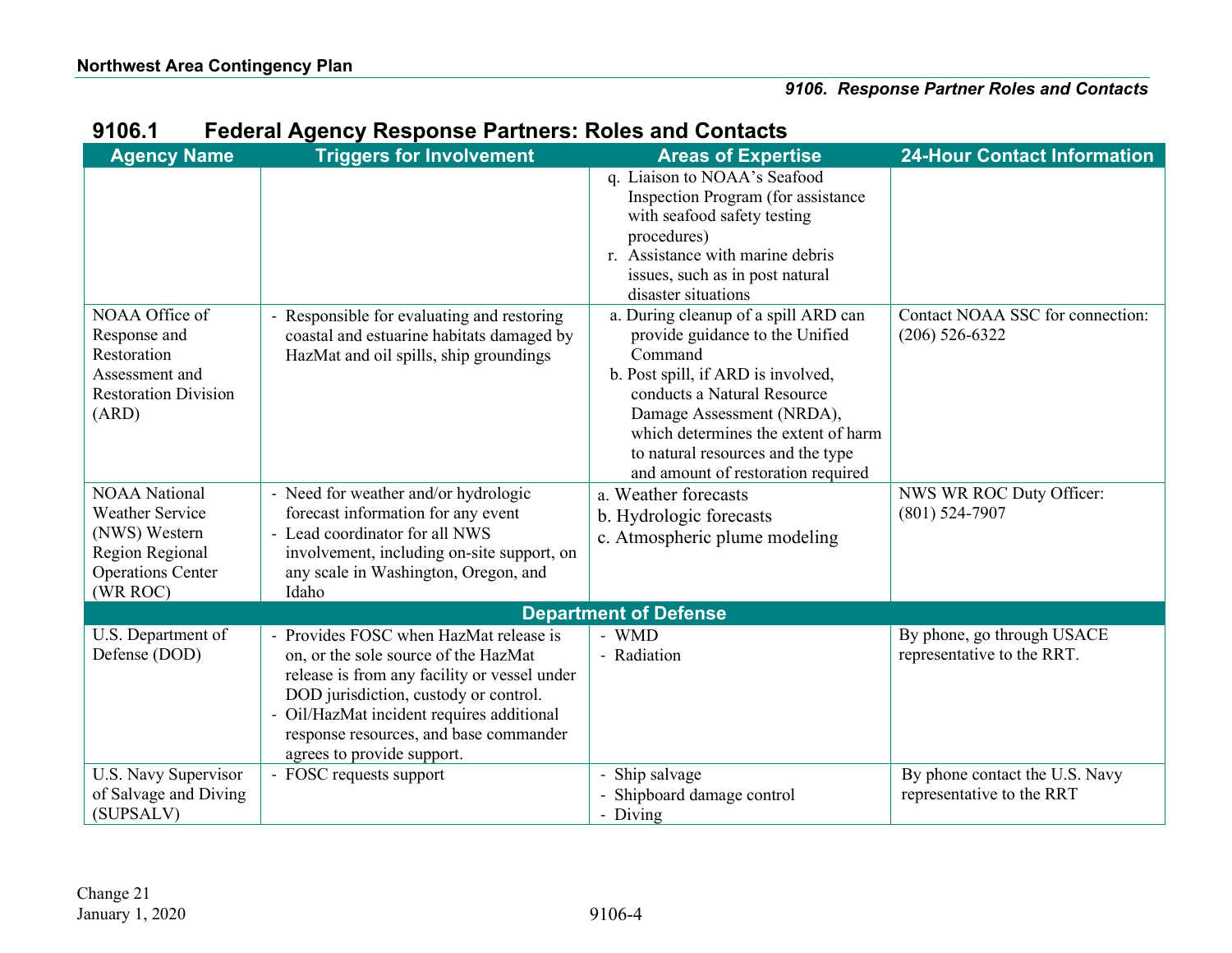| <b>Agency Name</b>           | <b>Triggers for Involvement</b>                | <b>Areas of Expertise</b>                                                     | <b>24-Hour Contact Information</b> |
|------------------------------|------------------------------------------------|-------------------------------------------------------------------------------|------------------------------------|
| U.S. Navy, Region            | - Provide FOSC when HazMat release is on,      | - Oil spill response                                                          | By phone contact the U.S. Navy     |
| Northwest                    | or the sole source is from a Naval Facility    | - HazMat spill response                                                       | representative to the RRT          |
| U.S. Army Corps of           | - Oil/HazMat incident impacts a river whose    | - Navigation channels                                                         | By phone, contact USACE            |
| Engineers (USACE)            | flow is controlled by USACE dams               | - River level and current                                                     | representative to the RRT.         |
|                              | - Oil is discharged from a USACE dam           |                                                                               |                                    |
|                              |                                                | - Department of Interior                                                      |                                    |
| U.S. Department of the       | - Release on land managed by DOI agencies      | - Coordinating among DOI agencies                                             | $(503) 720 - 1212$                 |
| Interior (DOI)               | - Trustee Agency/ Department support<br>needed |                                                                               |                                    |
| U.S. Geological              | FOSC requests geologic or hydrologic           | - Geology                                                                     | Through DOI REO: (503) 720-1212    |
| Survey (USGS)                | support                                        | - Hydrology                                                                   |                                    |
|                              |                                                | - Natural Hazards                                                             |                                    |
| Bureau of Land               | - FOSC requests technical support              | - Minerals                                                                    | Through DOI REO: (503) 720-1212    |
| Management (BLM)             | - Release impacts BLM managed land             | - Soils                                                                       |                                    |
|                              |                                                | - Vegetation                                                                  |                                    |
|                              |                                                | - Wildlife habitat                                                            |                                    |
|                              |                                                | - Archaeology                                                                 |                                    |
|                              |                                                | Wilderness areas                                                              |                                    |
| Bureau of Safety and         | - Release at offshore facility                 |                                                                               | Through DOI REO: (503) 720-1212    |
| Environmental                |                                                |                                                                               |                                    |
| Enforcement (BSEE)           |                                                |                                                                               |                                    |
| Office of Surface            | - Release from mining source                   | Analysis and identification of                                                | Through DOI REO: (503) 720-1212    |
| Mining                       |                                                | inorganic hazardous substances and                                            |                                    |
|                              |                                                | technical expertise in metals and                                             |                                    |
|                              |                                                | metallurgy relevant to site cleanup                                           |                                    |
| National Park Service        | - Release from NPS Facility                    | Natural and cultural expertise,                                               | Through DOI REO: (503) 720-1212    |
| (NPS)                        | - Release Impacting NPS Lands                  | including wilderness, archaeology,                                            |                                    |
|                              |                                                | Archaeological Resource Protection<br>Act (, wildlife, fisheries, vegetation, |                                    |
|                              |                                                | air quality.                                                                  |                                    |
| <b>Bureau of Reclamation</b> | - Release from BOR facility                    | Operation and maintenance of water                                            | Through DOI REO: (503) 720-1212    |
| (BOR)                        | - Release Impacting BOR facility               | projects in the west, engineering,                                            |                                    |
|                              | - FOSC requests change in water                | hydrology, and reservoirs                                                     |                                    |
|                              | - Release from BOR managed dam                 |                                                                               |                                    |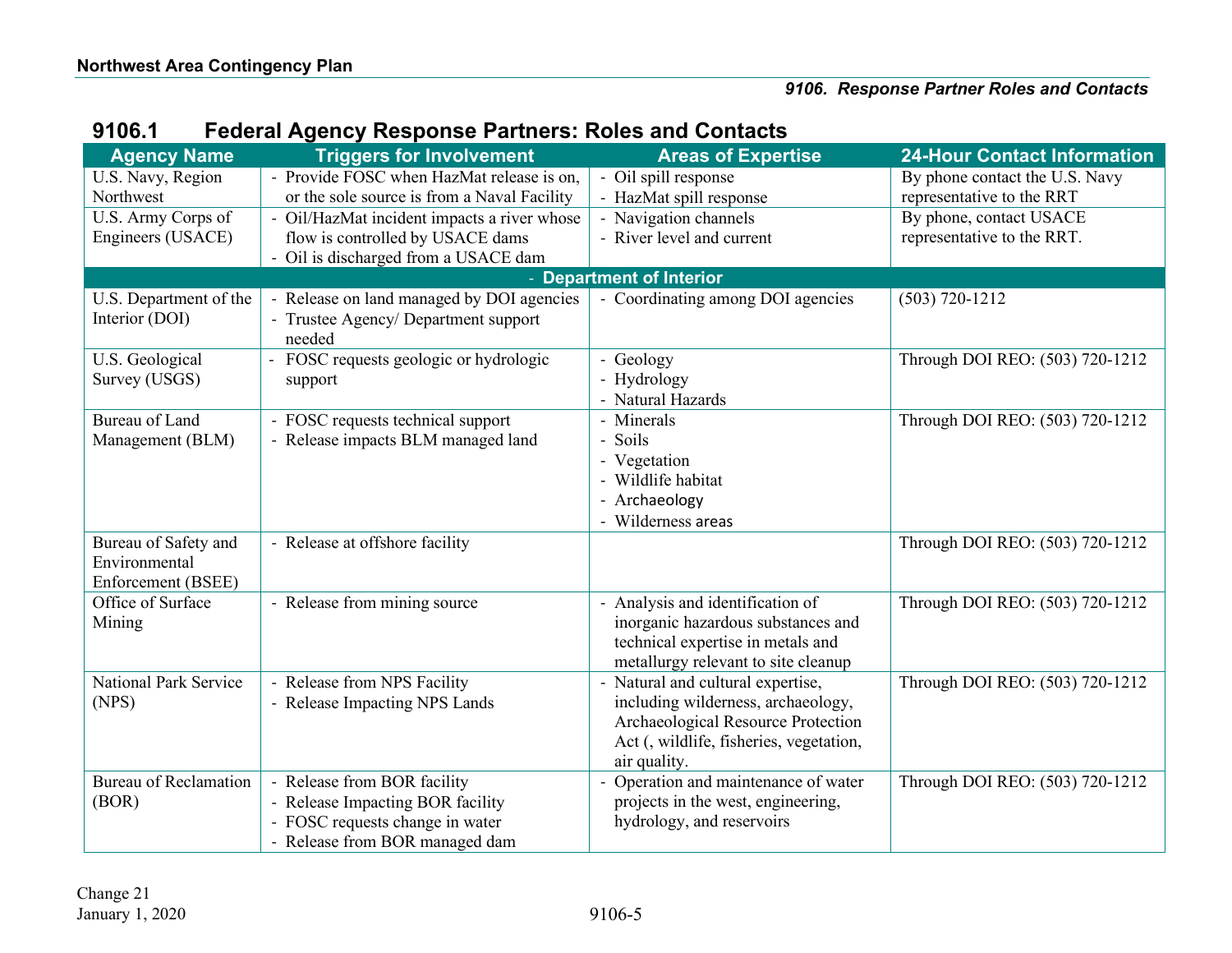| <b>Agency Name</b>                                                                         | <b>Triggers for Involvement</b>                                                                                                                                                                                                                                                                                                       | <b>Areas of Expertise</b>                                                                                                                                                                                                                                       | <b>24-Hour Contact Information</b>                                                          |
|--------------------------------------------------------------------------------------------|---------------------------------------------------------------------------------------------------------------------------------------------------------------------------------------------------------------------------------------------------------------------------------------------------------------------------------------|-----------------------------------------------------------------------------------------------------------------------------------------------------------------------------------------------------------------------------------------------------------------|---------------------------------------------------------------------------------------------|
| Bureau of Indian                                                                           | - Release is impacting or has the                                                                                                                                                                                                                                                                                                     | - Identify tribal government officials for                                                                                                                                                                                                                      | Through DOI REO: (503) 720-1212                                                             |
| Affairs (BIA)                                                                              | - potential to impact Indian Lands,<br>- Shellfish areas or cultural sites                                                                                                                                                                                                                                                            | consultation                                                                                                                                                                                                                                                    |                                                                                             |
| U.S. Fish and Wildlife<br>Service                                                          | - FOSC requests support for assessing or<br>mitigating risks to fish or wildlife habitat                                                                                                                                                                                                                                              | Anadromous and certain other fishes<br>and wildlife, including endangered<br>and threatened species, migratory<br>birds, and certain marine mammals;<br>waters and wetlands; containments<br>affecting habitat resources; and<br>laboratory research facilities | Through DOI REO: (503) 720-1212                                                             |
|                                                                                            |                                                                                                                                                                                                                                                                                                                                       | - Other Federal Agencies                                                                                                                                                                                                                                        |                                                                                             |
| Department of Energy<br>(DOE)                                                              | - Provides FOSC for releases of HazMat<br>when the release is on, or the sole source<br>of the release is from any facility or vessel<br>operated under the jurisdiction, custody or<br>control of DOE. (This is typically nuclear<br>power plants.)<br>- When FOSC requests assistance with<br>radiological detection and assessment | - Radiological detection and<br>monitoring.<br>- Radiological material handling and<br>disposal                                                                                                                                                                 | By phone, contact DOE<br>representative to the RRT.                                         |
| U.S. Dept. of<br>Agriculture                                                               | - Oil/HazMat impacts to agriculture                                                                                                                                                                                                                                                                                                   | - Measurement, evaluation and<br>monitoring of soil, water, wildlife and<br>vegetation for hazardous substance<br>impacts.                                                                                                                                      | - By phone, go through U.S. Forest<br>Service representative who is<br>official RRT member. |
| U.S. Department of<br>Justice (DOJ)                                                        | - FOSC requests law enforcement or site<br>security support<br>- WMD or suspected WMD event                                                                                                                                                                                                                                           | Can provide expert legal advice on<br>complicated legal questions arising<br>from discharges or releases and<br>federal agency responses.                                                                                                                       | - By phone, contact DOJ<br>representative to the RRT                                        |
| U.S. Department of<br>Labor, Occupational<br>Safety and Health<br>Administration<br>(OSHA) | - FOSC requests support assessing and<br>mitigating the risk of responder health<br>impacts.                                                                                                                                                                                                                                          | Review of health and safety plans<br>- Review of work practices                                                                                                                                                                                                 | - By phone, contact OSHA<br>representative to the RRT                                       |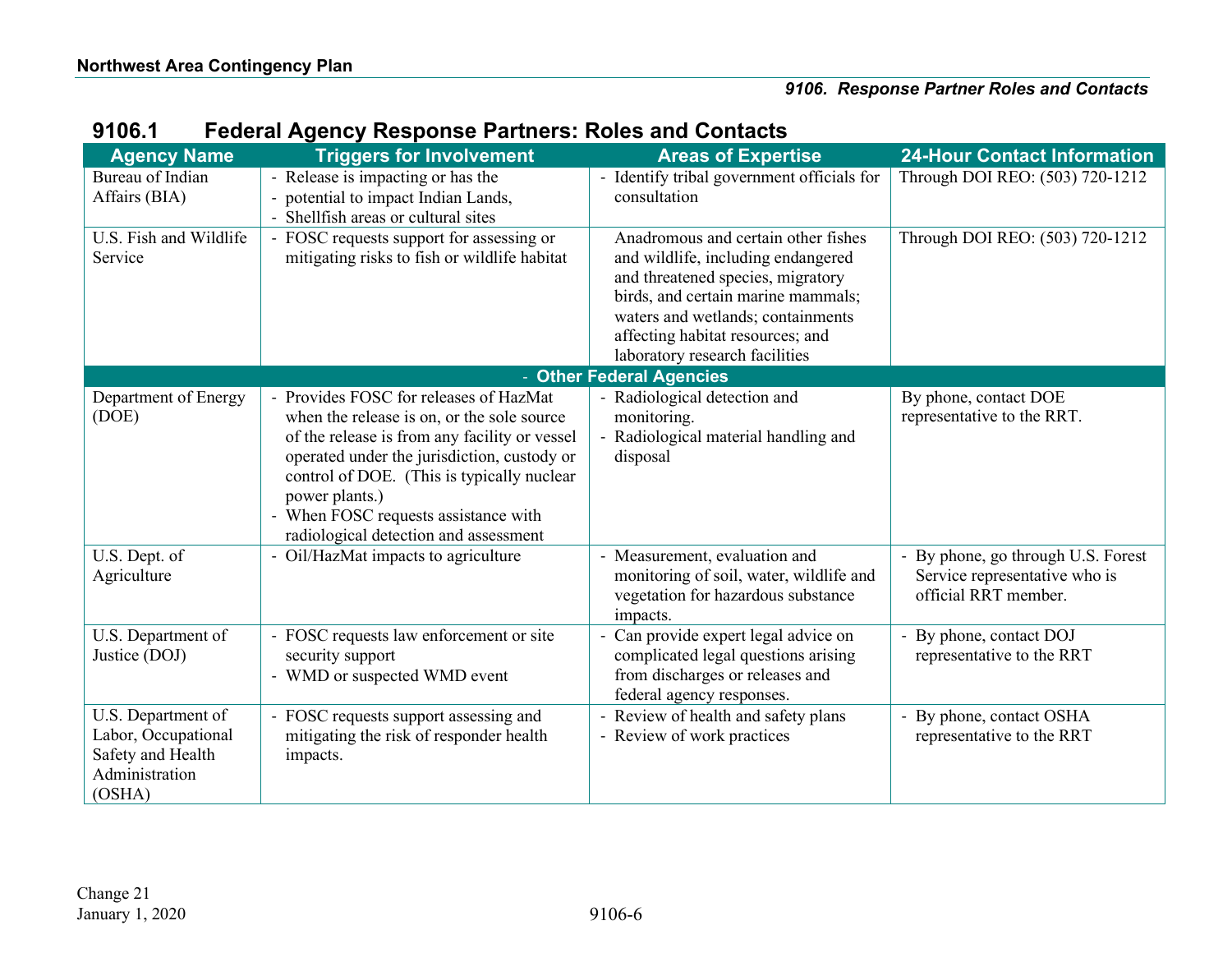|                                                        | <b>Agency Name</b>                                                                                                                                         | <b>Triggers for Involvement</b>                                                                                                   |                                                       | <b>Areas of Expertise</b>                                                                                                                                                                                                                                                                   | <b>24-Hour Contact Information</b> |
|--------------------------------------------------------|------------------------------------------------------------------------------------------------------------------------------------------------------------|-----------------------------------------------------------------------------------------------------------------------------------|-------------------------------------------------------|---------------------------------------------------------------------------------------------------------------------------------------------------------------------------------------------------------------------------------------------------------------------------------------------|------------------------------------|
| U.S. Department of                                     | Transportation (DOT)                                                                                                                                       | - Incident is impacting or has the potential<br>to impact interstate highways                                                     | to traffic                                            | - Reconstructing and repairing interstate<br>highways as a result of accidental,<br>natural, disaster, or other emergency<br>- Removing obstructions/encroachments<br>from interstate highway rights of way<br>- Closing interstate highways and<br>restricting travel when there is danger |                                    |
| Pipeline and<br>Hazardous Materials                    | Safety Administration                                                                                                                                      | - Provides technical expertise when<br>responding to pipeline spills<br>- Approval required to resume use of<br>damaged pipelines | - Pipeline operation<br>- Pipeline repair             |                                                                                                                                                                                                                                                                                             | - By phone, call 202-366-4595      |
| Key to Table 9106.1                                    |                                                                                                                                                            |                                                                                                                                   |                                                       |                                                                                                                                                                                                                                                                                             |                                    |
| <b>ARD</b><br><b>ATSDR</b><br><b>BIA</b><br><b>BLM</b> | Assessment and Restoration Division<br>Agency for Toxic Substances and Disease Registry<br>U.S. Bureau of Indian Affairs<br>U.S. Bureau of Land Management |                                                                                                                                   | <b>HHS</b><br><b>ICS</b><br><b>MERS</b><br><b>NCP</b> | U.S. Department of Health and Human Services<br>Incident Command System<br>Mobile Emergency Response System<br>National Contingency Plan                                                                                                                                                    |                                    |
| <b>BOR</b><br><b>BSEE</b><br>CA                        | U.S. Bureau of Reclamation<br>Bureau of Safety and Environmental Enforcement<br>California                                                                 |                                                                                                                                   | <b>NMFS</b><br><b>NOAA</b><br><b>NPS</b>              | National Marine Fisheries Service<br>National Oceanic and Atmospheric Administration<br>National Park Service                                                                                                                                                                               |                                    |
| <b>DHS</b><br>DOC                                      | U.S. Department of Homeland Security<br>U.S. Department of Commerce                                                                                        |                                                                                                                                   | <b>NRDA</b><br>NV                                     | Natural Resource Damage Assessment<br>Nevada                                                                                                                                                                                                                                                |                                    |
| <b>DOD</b><br>DOE<br>DOI                               | U.S. Department of Defense<br>U.S. Department of Energy<br>U.S. Department of the Interior                                                                 |                                                                                                                                   | <b>OSHA</b><br><b>RRT</b><br><b>SSC</b>               | Occupational Safety and Health Administration<br>Regional Response Team<br>Scientific Support Coordinator                                                                                                                                                                                   |                                    |
| <b>DOJ</b><br><b>EPA</b><br><b>ESA</b>                 | U.S. Department of Justice<br>U.S. Environmental Protection Agency                                                                                         |                                                                                                                                   | <b>SUPSALV</b><br><b>USACE</b><br><b>USCG</b>         | U.S. Navy Supervisor of Salvage and Diving<br>U.S. Army Corps of Engineers<br>U.S. Coast Guard                                                                                                                                                                                              |                                    |
| <b>FEMA</b><br><b>FOSC</b>                             | <b>Endangered Species Act</b><br>Federal Emergency Management Agency<br>Federal On-Scene Coordinator                                                       |                                                                                                                                   | <b>USGS</b><br><b>WMD</b>                             | U.S. Geological Survey<br>weapons of mass destruction                                                                                                                                                                                                                                       |                                    |

# **9106.1 Federal Agency Response Partners: Roles and Contacts**

HazMat hazardous material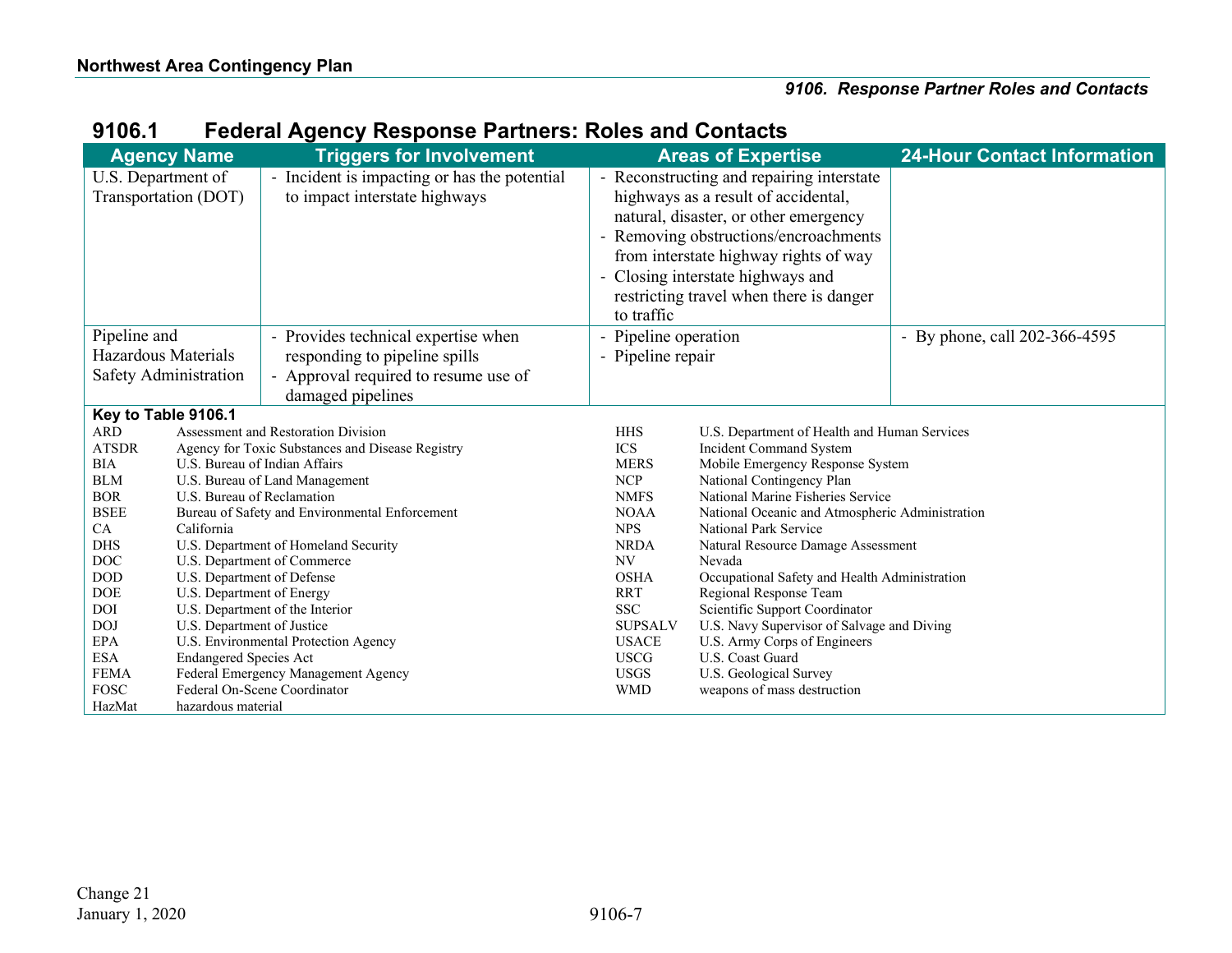## **9106.2 Regional BIA Agency Superintendents and Tribal Officials in Idaho, Oregon, and Washington**

Tribal leadership and contact information change regularly. Each state and federal On-Scene Coordinator Agency maintains their own tribal contacts list to be able to fulfill tribal notification requirements. This includes EPA, USCG, Washington State Department of Ecology, Oregon Department of Environmental Quality, and Idaho Office of Emergency Management. Please see below a list of federally recognized tribes in Washington, Oregon, and Idaho, as well as Bureau of Indian Affairs (BIA) agency contact information. The following BIA website provides a regularly Tribal Leadership Directory and Interactive Map that includes tribes' contact information, headquarters geographical locations, websites, and BIA regional and agency contact information:

[http://www.bia.gov/WhoWeAre/BIA/OIS/TribalGovernmentServices/TribalDirectory/index.htm.](http://www.bia.gov/WhoWeAre/BIA/OIS/TribalGovernmentServices/TribalDirectory/index.htm)

<span id="page-9-0"></span>

| Coeur D'Alene Agency: (503) 231-6702         | Coeur D'Alene Tribe: (208) 686-1800                                                  |
|----------------------------------------------|--------------------------------------------------------------------------------------|
| <b>Colville Agency (509): 634-2316</b>       | Confederated Tribes of the Colville Reservation: (509) 634-2200                      |
| <b>Flathead Agency: (406) 675-2700</b>       | Confederated Salish & Kootenai Tribes of the Flathead Reservation: (406) 675-2700    |
| Fort Hall Agency: (208) 238-2301             | Shoshone-Bannock Tribes of the Fort Hall Reservation: (208) 478-3700                 |
| Fort Hall Irrigation Project: (208) 238-1992 | Northwestern Band of Shoshone Nation: (435) 734-2286                                 |
| Metlakatla Agency: (907) 886-3791            | Metlakatla Indian Community Annette Island Reserve: (907) 886-4441                   |
|                                              | Kootenai Tribe of Idaho: (208) 267-3519                                              |
| Northern Idaho Agency: (208) 843-9416        | Nez Perce Tribe of Idaho: (208) 843-2253                                             |
|                                              | Confederated Tribes of the Grand Ronde Community of Oregon: (503) 879-5211           |
| Northwest Regional Office: (503) 231-6702    | Klamath Tribes: (541) 783-2219                                                       |
|                                              | Makah Indian Tribe of the Makah Indian Reservation: (360) 645-2201                   |
|                                              | Confederated Tribes of the Chehalis Reservation: (360) 273-5911                      |
|                                              | Cowlitz Indian Tribe: (360) 577-8140                                                 |
|                                              | Hoh Indian Tribe: (360) 374-6582                                                     |
|                                              | Jamestown S'Klallam Tribe: (360) 683-1109                                            |
| Olympic Peninsula Agency: (360) 533-9100     | Lower Elwha Tribal Community: (360) 452-8471                                         |
|                                              | Quileute Tribe: (360) 374-6163                                                       |
|                                              | Shoalwater Bay Indian Tribe of the Shoalwater Bay Indian Reservation: (360) 267-6766 |
|                                              | Skokomish Indian Tribe: (360) 426-4232                                               |
|                                              | Squaxin Island Tribe of the Squaxin Island Reservation: (360) 426-9781               |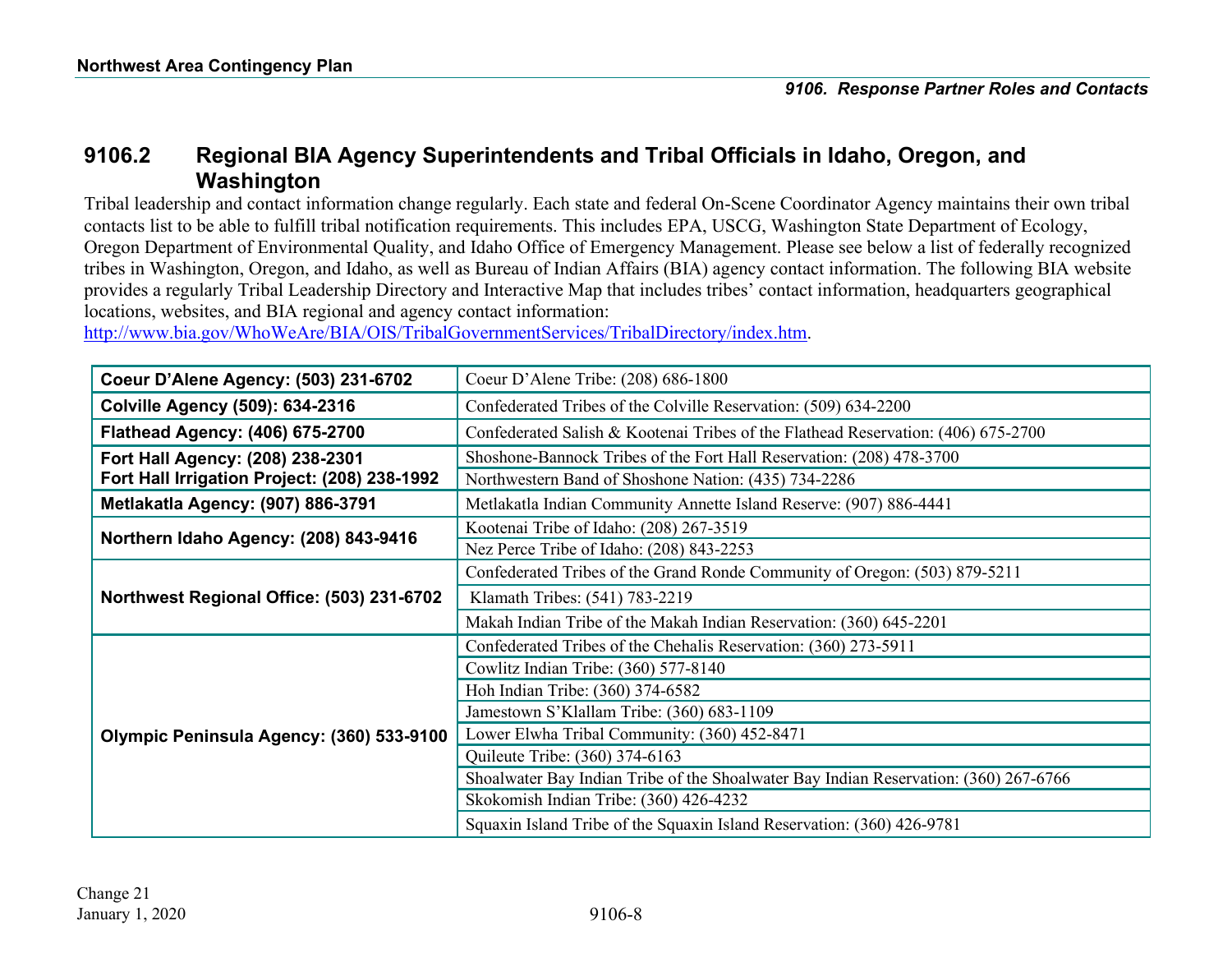|                                           | Lummi Tribe of the Lummi Reservation: (360) 312-2000                                                 |
|-------------------------------------------|------------------------------------------------------------------------------------------------------|
|                                           | Muckleshoot Indian Tribe: (253) 939-3311                                                             |
|                                           | Nisqually Indian Tribe: (360) 456-5221                                                               |
|                                           | Nooksack Indian Tribe: (360) 592-5176                                                                |
| <b>Puget Sound Agency: (425) 258-2651</b> | Port Gamble S'Klallam Tribe: (360) 297-2646                                                          |
|                                           | Puyallup Tribe of the Puyallup Reservation: (253) 573-7800                                           |
|                                           | Samish Indian Nation: (360) 293-6404                                                                 |
|                                           | Sauk-Suiattle Indian Tribe: (360) 436-0131                                                           |
|                                           | Snoqualmie Indian Tribe: (425) 888-6551                                                              |
|                                           | Stillaguamish Tribe of Indians of Washington: (360) 652-7362                                         |
|                                           | Suquamish Indian Tribe of the Port Madison Reservation: (360) 598-3311                               |
|                                           | Swinomish Indian Tribal Community: (360) 466-3163                                                    |
|                                           | Tulalip Tribes of Washington: (360) 716-4000                                                         |
|                                           | Upper Skagit Indian Tribe: (360) 854-7090                                                            |
|                                           | Confederated Tribes of the Coos, Lower Umpqua and Siuslaw Indians: (541) 888-9577, (888)<br>280-0726 |
| Siletz Agency: (503) 231-6702             | Confederated Tribes of Siletz Indians of Oregon: (541) 444-2532, (800) 922-1399                      |
|                                           | Coquille Indian Tribe: (541) 756-0904                                                                |
|                                           | Cow Creek Band of Umpqua Tribe of Indians: (541) 672-9405                                            |
| Spokane Agency: (509) 258-4561            | Kalispel Indian Community of the Kalispel<br>Reservation: (509) 445-1147                             |
|                                           | Spokane Tribe of the Spokane Reservation: (509) 458-6500                                             |
| Taholah Agency: (360) 276-4850            | Quinault Indian Nation: (360) 276-8211                                                               |
| <b>Umatilla Agency: (541) 278-3786</b>    | Confederated Tribes of the Umatilla Indian Reservation: (541) 276-3165                               |
| Warm Springs Agency: (541) 553-2411       | Burns Paiute Tribe: (541) 573-2088                                                                   |
|                                           | Confederated Tribes of the Warm Springs Reservation of Oregon: (541) 553-1161                        |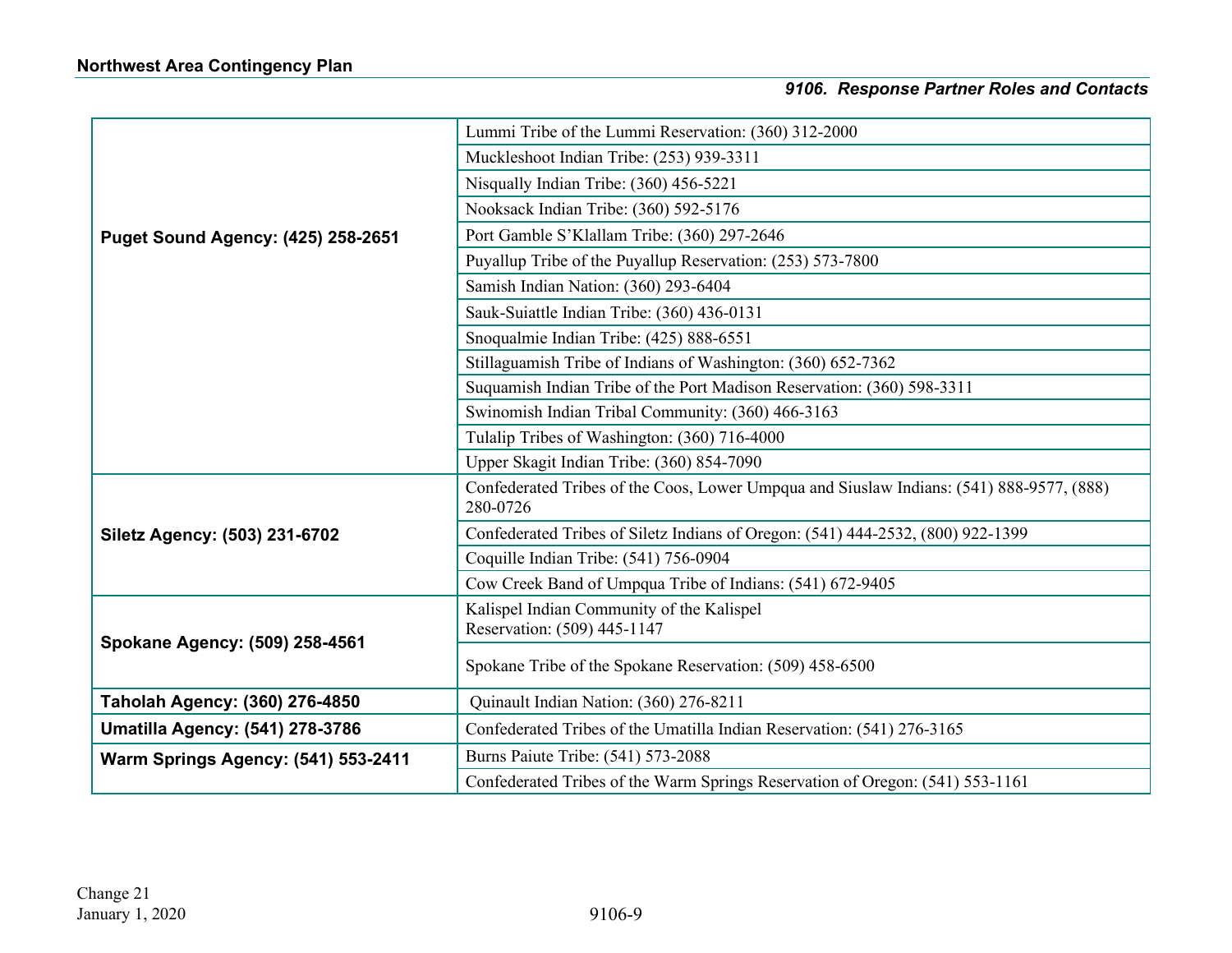| Wapato Irrigation Project: (509) 877-3155 |                                                                                                                          |  |  |
|-------------------------------------------|--------------------------------------------------------------------------------------------------------------------------|--|--|
| Yakama Agency: (509) 865-2255             | Confederated Tribes and Bands of the Yakama Nation: (509) 865-5121, (800) 859-5121                                       |  |  |
| Western Nevada Agency: (775) 887-3500     | Fort McDermitt Paiute and Shoshone Tribes of the Fort McDermitt Indian Reservation, Nevada<br>and Oregon: (775) 532-8259 |  |  |
| Eastern Nevada Agency: (208) 759-3100     | Shoshone-Paiute Tribes of the Duck Valley Reservation, Nevada:<br>$(208)$ 759-3100                                       |  |  |

# **9106.3 Washington Agency Response Partners: Roles and Contacts**

<span id="page-11-0"></span>

| <b>Agency</b><br><b>Name</b>        | <b>Role</b>                                                                                                                                                                                      | <b>Triggers for Involvement</b>                                                                                                                | <b>Areas of Expertise</b>                                                                                                                                                      | <b>24-Hour Contact</b><br><b>Information</b>                                                                                                                                |
|-------------------------------------|--------------------------------------------------------------------------------------------------------------------------------------------------------------------------------------------------|------------------------------------------------------------------------------------------------------------------------------------------------|--------------------------------------------------------------------------------------------------------------------------------------------------------------------------------|-----------------------------------------------------------------------------------------------------------------------------------------------------------------------------|
| Department of<br>Ecology            | - Provides SOSC for<br>coastal and inland<br>oil/hazardous materials<br>incidents<br>- Voting member of<br>incident specific RRT<br>activations                                                  | - Marine and inland oil spill<br>response operations<br>- Vessel Safety<br>- Pipeline Readiness<br>- Responder Safety<br>- Incident Management | - Environmental sampling<br>- Air and water monitoring<br>- Human health impacts                                                                                               | Via Emergency Management<br>Division 800-258-5990<br>https://ecology.wa.gov/About-<br>us/Get-to-know-us/Our-<br>Programs/Spills-Prevention-<br><b>Preparedness-Response</b> |
| Emergency<br>Management<br>Division | - Maintaining a 24-hour<br>capability to receive<br>notification of incidents<br>and requests for<br>assistance and initial<br>notification to local,<br>state, and federal<br>response agencies | - Oil and hazardous material<br>incidents                                                                                                      | Activating the state<br><b>Emergency Operations</b><br>Center as needed to<br>coordinate state resource<br>identification and acquisition<br>in support of Ecology<br>response | http://mil.wa.gov/emergency-<br>management-division                                                                                                                         |
| Department Fish<br>& Wildlife       | - Trustee of fish, shellfish,<br>wildlife, and associated<br>habitats; also trustee of<br>wildlife management<br>lands and public access<br>sites.                                               | - Potential impacts to trustee<br>resources                                                                                                    | - Environmental sampling<br>- Identify Natural Resource<br><b>Protection Needs</b><br>- Oiled Wildlife Rescue<br>- Natural Resource Damage<br>Assessment.                      | By phone, contact Ecology<br>representative on the RRT<br>http://wdfw.wa.gov/conservation/<br>habitat/oil spill/                                                            |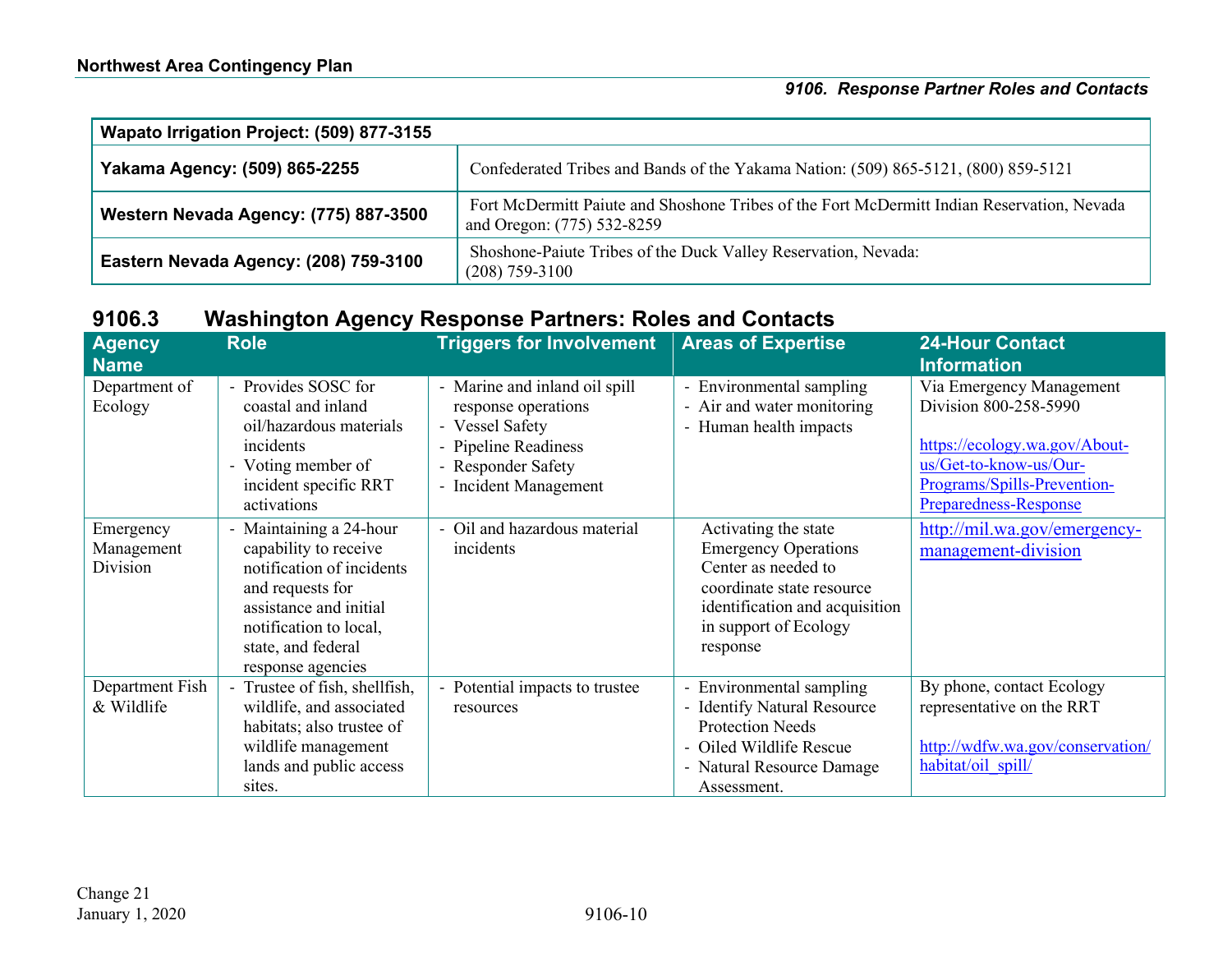| ,,,,,,                                |                                                                                                                                                                                                                                                                                                                                                                                             | onngwn Agunuy Iwapunuu Farinuru. Iwidu ana uur                      |                                                                                                                                                                                                                                                                                                                               |                                                                                   |
|---------------------------------------|---------------------------------------------------------------------------------------------------------------------------------------------------------------------------------------------------------------------------------------------------------------------------------------------------------------------------------------------------------------------------------------------|---------------------------------------------------------------------|-------------------------------------------------------------------------------------------------------------------------------------------------------------------------------------------------------------------------------------------------------------------------------------------------------------------------------|-----------------------------------------------------------------------------------|
| <b>Agency</b><br><b>Name</b>          | <b>Role</b>                                                                                                                                                                                                                                                                                                                                                                                 | <b>Triggers for Involvement</b>                                     | <b>Areas of Expertise</b>                                                                                                                                                                                                                                                                                                     | <b>24-Hour Contact</b><br><b>Information</b>                                      |
| Department of<br>Natural<br>Resources | - Trustee of state-owned<br>aquatic lands and<br>associated habitat,<br>including kelp, eelgrass,<br>sediment, and other<br>elements of the near-<br>shore and bedland<br>environments.                                                                                                                                                                                                     | - Potential impacts to trustee<br>resources                         | - Natural Resource Damage<br>Assessment.<br>- Identification of aquatic<br>habitat/state lands protection<br>needs.                                                                                                                                                                                                           | By phone, contact Ecology<br>representative on the RRT<br>http://www.dnr.wa.gov/  |
| <b>State Parks</b><br>Commission      | Trustee of state park<br>lands, including public<br>recreation sites and<br>associated natural<br>resources.                                                                                                                                                                                                                                                                                |                                                                     | - Maintaining the biological,<br>cultural, natural, and<br>structural resources of<br>underwater parks, beach<br>properties, mooring buoys,<br>boat launches, and related<br>recreational facilities.<br>- Natural Resource Damage<br>Assessment.<br>Identification of state parks<br>lands and property protection<br>needs. | By phone, contact Ecology<br>representative on the RRT                            |
| Department of<br>Health               | Responsible for public<br>$\overline{\phantom{0}}$<br>health associated with<br>shellfish beds. Has<br>responsibility for beach<br>closures for human<br>health and safety<br>purposes, utilization of<br>contaminated food<br>organisms, and general<br>health-related matters for<br>the safety of the public.<br>- During radiological<br>incident assumes<br>responsibility as Incident | - Potential for seafood<br>contamination<br>- Radiological concerns | - Natural Resource Damage<br>Assessment.<br>- The Department of Health is<br>to render all appropriate<br>laboratory support and<br>services to the SOSC.                                                                                                                                                                     | Duty Officer<br>360-888-0838,<br>$h$ analert@doh.wa.gov<br>http://www.doh.wa.gov/ |

## **9106.3 Washington Agency Response Partners: Roles and Contacts**

Change 21 January 1, 2020 9106-11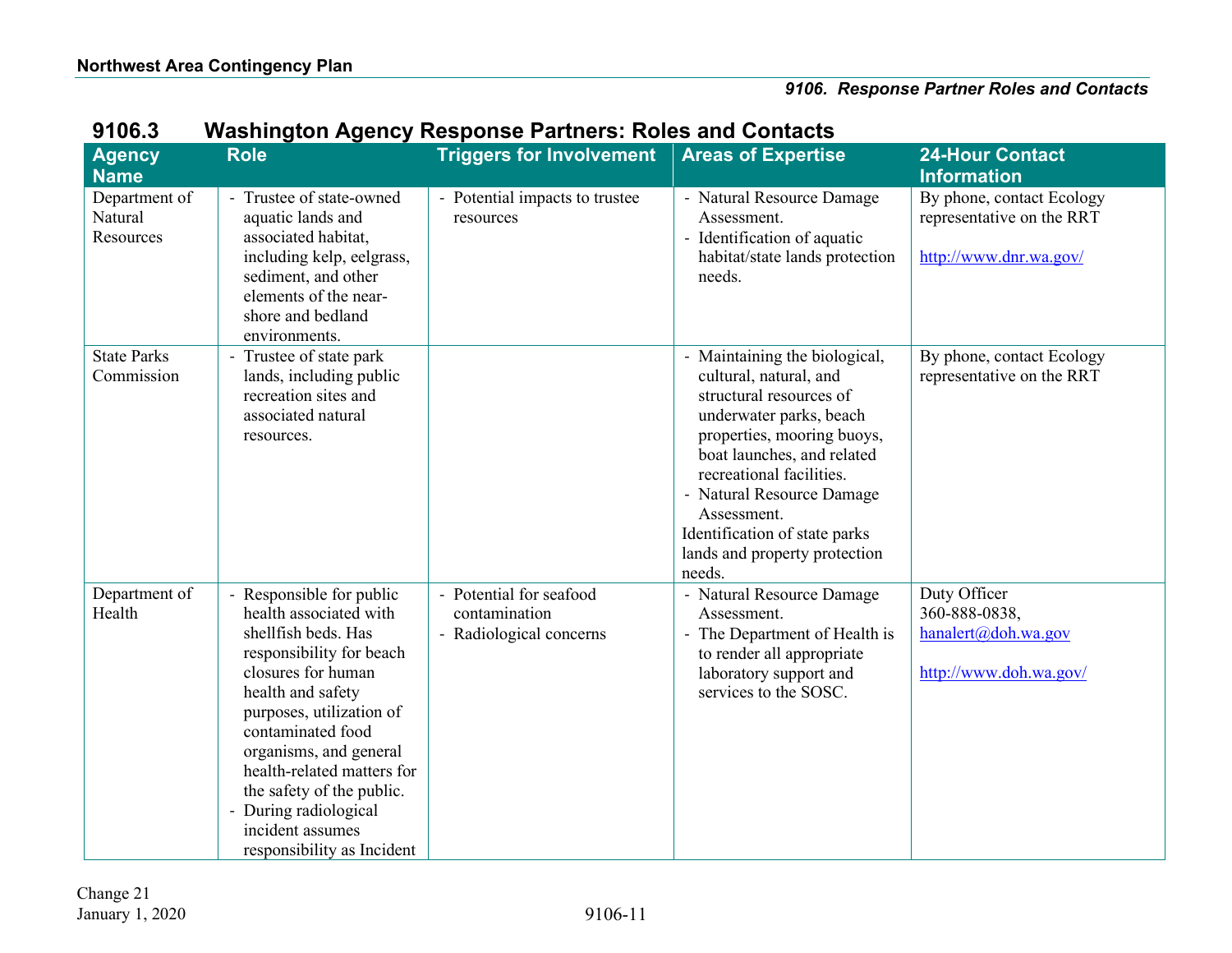| <b>Agency</b><br><b>Name</b>                                                                       | g <sub>.</sub><br><b>Role</b>                                                                                                                                                                                        | <b>Triggers for Involvement</b>                                                                                                                                                                                                                                                                                                                                                                | <b>Areas of Expertise</b>                                                                                                                             | <b>24-Hour Contact</b><br><b>Information</b>                                      |
|----------------------------------------------------------------------------------------------------|----------------------------------------------------------------------------------------------------------------------------------------------------------------------------------------------------------------------|------------------------------------------------------------------------------------------------------------------------------------------------------------------------------------------------------------------------------------------------------------------------------------------------------------------------------------------------------------------------------------------------|-------------------------------------------------------------------------------------------------------------------------------------------------------|-----------------------------------------------------------------------------------|
|                                                                                                    | Commander, and acts as<br>the lead agency.                                                                                                                                                                           |                                                                                                                                                                                                                                                                                                                                                                                                |                                                                                                                                                       |                                                                                   |
| Department of<br>Archaeology and<br>Historic<br>Preservation                                       | Responsible for protection<br>of historic and<br>archaeological sites.<br>Provides State Historic<br>Preservation consultation                                                                                       |                                                                                                                                                                                                                                                                                                                                                                                                | Natural Resource Damage<br>Assessment.<br>Identification of<br>historic/archaeological resource<br>protection needs.                                  | By phone, contact Ecology<br>representative on the RRT<br>http://www.dahp.wa.gov/ |
| Department of<br>Agriculture                                                                       |                                                                                                                                                                                                                      |                                                                                                                                                                                                                                                                                                                                                                                                | Laboratory testing and<br>sampling for spills involving<br>pesticides; and food product<br>testing (e.g., milk, seaweed,<br>etc.).                    | By phone, contact Ecology<br>representative on the RRT                            |
| Labor and<br>Industries:<br>Washington<br><b>Industrial Safety</b><br>and Health<br>Administration | Primarily responsible for<br>assuring that employers,<br>including oil spill clean-<br>up contractors, Ecology,<br>and other state agencies<br>are providing safe and<br>healthful workplaces for<br>their employees | Labor and Industries will<br>evaluate the following safety and<br>health program:<br>- Site characterization and<br>control;<br>- Medical surveillance;<br>- Decontamination procedures;<br>Personal protective equipment<br>requirements.<br>Labor and Industries establishes<br>and enforces safety requirements<br>for emergency spill response,<br>including for the use of<br>volunteers. | - Labor and Industries<br>establishes and enforces<br>safety requirements for<br>emergency spill response,<br>including for the use of<br>volunteers. | By phone, contact Ecology<br>representative on the RRT                            |
| Department of<br>Transportation                                                                    | - May provide traffic<br>control, equipment, and<br>personnel for non-<br>hazardous clean-up<br>activities on state and<br>interstate highways.                                                                      |                                                                                                                                                                                                                                                                                                                                                                                                |                                                                                                                                                       | By phone, contact Ecology<br>representative on the RRT                            |

### **9106.3 Washington Agency Response Partners: Roles and Contacts**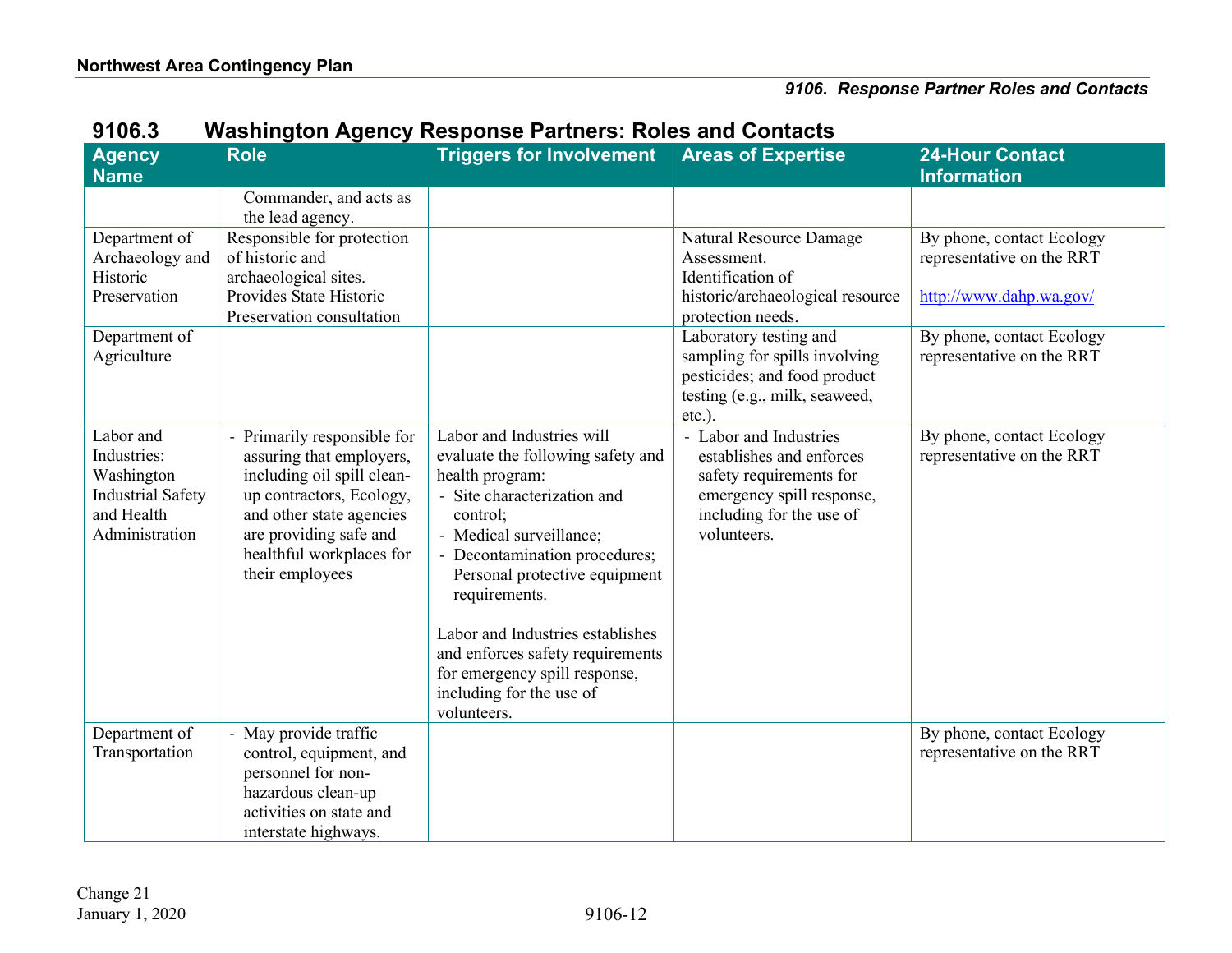| <b>Agency</b><br><b>Name</b>                  | <b>Role</b>                                                                                                                                                                                                                                                                                             | <b>Triggers for Involvement Areas of Expertise</b> | <b>24-Hour Contact</b><br><b>Information</b>                                                                                                           |
|-----------------------------------------------|---------------------------------------------------------------------------------------------------------------------------------------------------------------------------------------------------------------------------------------------------------------------------------------------------------|----------------------------------------------------|--------------------------------------------------------------------------------------------------------------------------------------------------------|
| Utilities and<br>Transportation<br>Commission | - Responsible for<br>developing and enforcing<br>safety standards for<br>natural gas and<br>hazardous liquid<br>pipelines located within                                                                                                                                                                |                                                    | By phone, contact Ecology<br>representative on the RRT<br>http://www.utc.wa.gov/regulatedI<br>ndustries/transportation/pipeline/P<br>ages/default.aspx |
| Washington<br><b>State Patrol</b>             | the state.<br>In the event of a spill<br>$\overline{\phantom{a}}$<br>occurring on a state<br>highway, Ecology<br>coordinates with the<br>Washington State Patrol,<br>which assumes<br>responsibility as Incident<br>Commander, and acts as<br>the lead agency<br>responsible for cleanup<br>activities. |                                                    | By phone, contact Ecology<br>representative on the RRT                                                                                                 |
| Key to Table 9106.3<br>Ecology<br>RRT         | Washington State Department of Ecology<br>Regional Response Team                                                                                                                                                                                                                                        |                                                    |                                                                                                                                                        |
| <b>SOSC</b>                                   | State On-Scene Coordinator                                                                                                                                                                                                                                                                              |                                                    |                                                                                                                                                        |

## **9106.3 Washington Agency Response Partners: Roles and Contacts**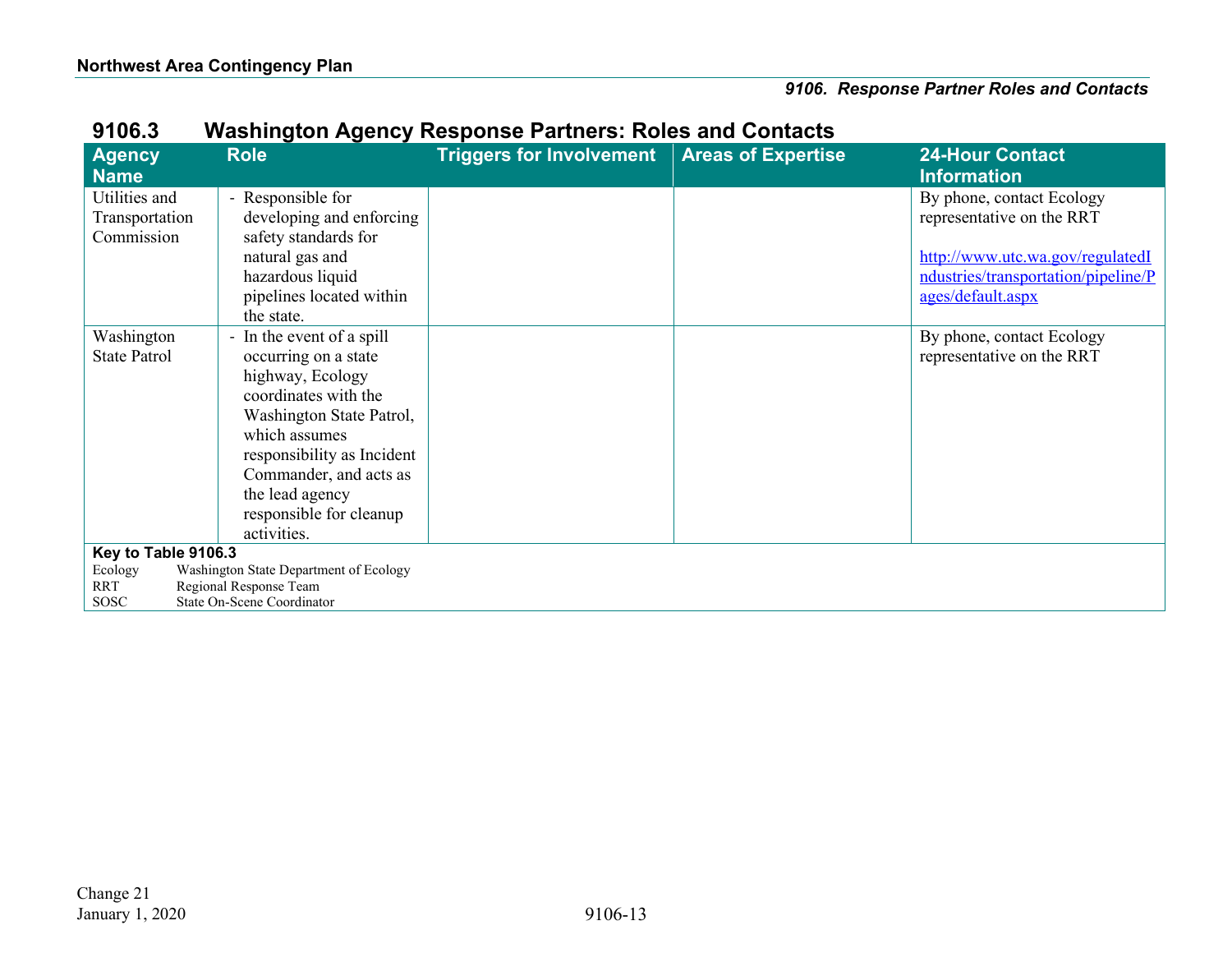| 9106.4 | <b>Oregon Agency Response Partners: Roles and Contacts</b> |
|--------|------------------------------------------------------------|
|--------|------------------------------------------------------------|

<span id="page-15-0"></span>

| <b>Agency Name</b>                                                                      | <b>Triggers for Involvement</b>                                                                                                                                                                                | <b>Areas of Expertise</b>                                                                                                                                                                                                     | <b>24-Hour Contact Information</b>                                                                                               |
|-----------------------------------------------------------------------------------------|----------------------------------------------------------------------------------------------------------------------------------------------------------------------------------------------------------------|-------------------------------------------------------------------------------------------------------------------------------------------------------------------------------------------------------------------------------|----------------------------------------------------------------------------------------------------------------------------------|
| Oregon Emergency<br>Management (under<br>the Oregon Military<br>Department)             | - Declared Emergencies<br>- Activation of the State ECC<br>- When coordination of state agency<br>response activities within the state<br>ECC is needed                                                        | <b>Emergency Management and Coordination</b><br>of Response to disasters<br>Providing public information officer<br>$\overline{\phantom{a}}$<br>support to Joint Information Centers or<br>Incident Command Posts, if needed. | In emergency, can be reached 24/7<br>via OERS at: 1-800-452-0311<br>oers.staff@state.or.us                                       |
|                                                                                         |                                                                                                                                                                                                                |                                                                                                                                                                                                                               | For non-emergency contact:<br>503-378-2911                                                                                       |
| The Oregon<br>Emergency<br>Response System<br>(OERS), under the<br>Oregon State Police) | - All emergency response notification<br>after first response (after 911 for<br>police, fire, medical)<br>- Emergency notification for hazardous<br>materials incidents<br>- Pass through notification for NRC | Maintains 24-hour notifications to all state,<br>county and city agencies responsible for<br>emergency response throughout Oregon.                                                                                            | In emergency, can be reached 24/7<br>via OERS at: 1-800-452-0311 or<br>503-378-6377 (alternate number)<br>oers.staff@state.or.us |
|                                                                                         | reports                                                                                                                                                                                                        |                                                                                                                                                                                                                               | For non-emergency, contact:<br>503-378-6377                                                                                      |
| Office of the State<br>Fire Marshal<br><b>HazMat Teams</b>                              | - Provides hazardous materials Incident<br>response<br>- Provides for access to Hazardous                                                                                                                      | - Regional HazMat Teams<br>- Hazardous materials response guidance<br>and guidance on emergency response                                                                                                                      | 911 for fire or hazardous materials<br>response                                                                                  |
|                                                                                         | Substance Information System<br>Responsible for the duties of the State<br><b>Emergency Response Commission</b><br>under SARA Title III and Oregon                                                             | procedures.<br>Hazardous materials response management<br>- Incident Command System response (Type<br>II Incident Management Team)                                                                                            | Also can be reached 24/7 via OERS<br>at:<br>1-800-452-0311                                                                       |
|                                                                                         | statute.<br>- Provides coordination and oversight<br>for Local Emergency Planning                                                                                                                              | Training, equipment and response<br>activities of the state's 14 regional HazMat<br>response teams.                                                                                                                           | oers.staff@state.or.us<br>For non-emergency contact:                                                                             |
|                                                                                         | Committees                                                                                                                                                                                                     | - Maintenance and use of the statewide Fire<br>Net/hazardous materials microwave relay                                                                                                                                        | 503-931-5732 (24-hour Duty<br>Officer)                                                                                           |
|                                                                                         |                                                                                                                                                                                                                | radio system.                                                                                                                                                                                                                 | 503-378-3473 (State Fire Marshal)                                                                                                |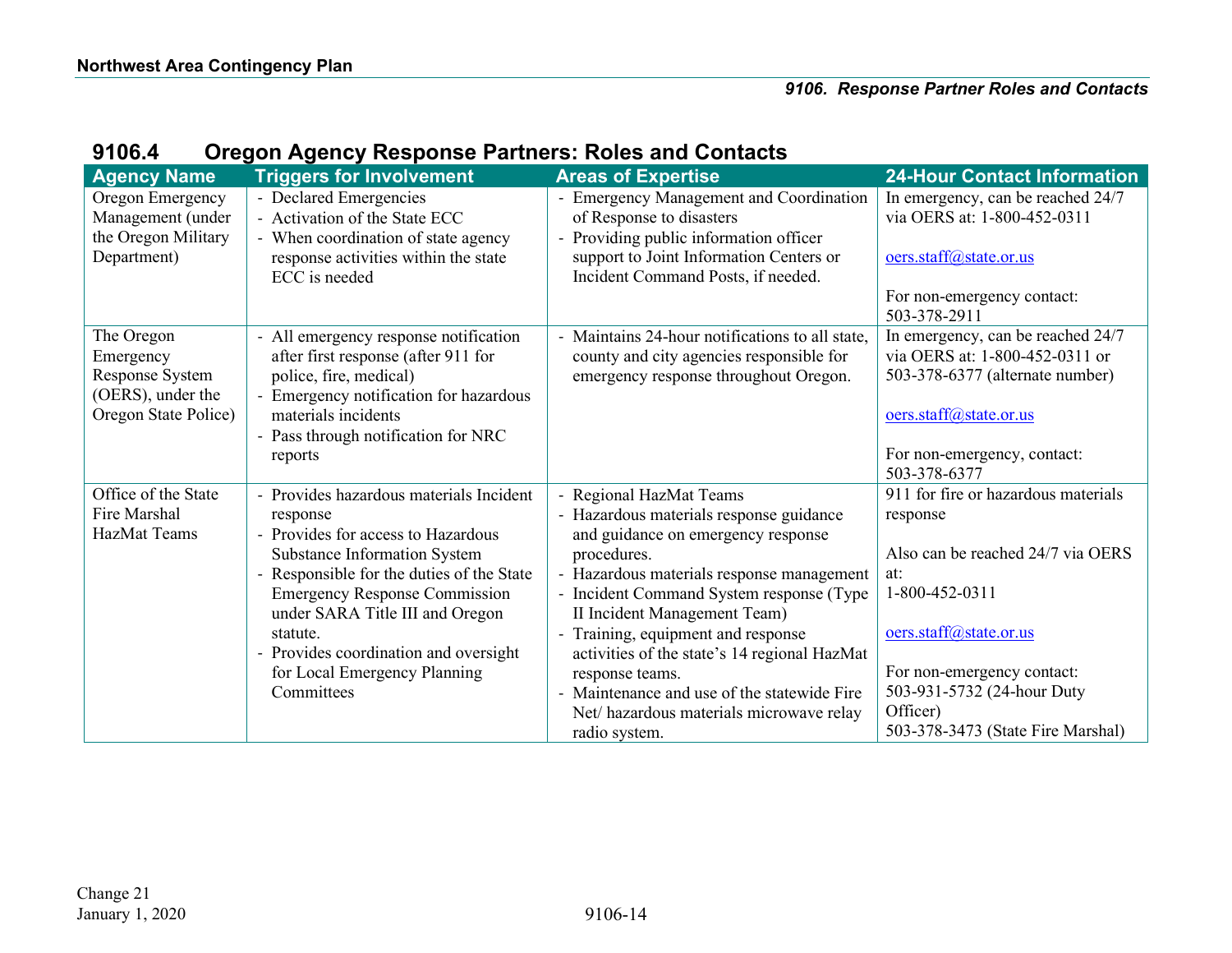| <b>Agency Name</b> | <b>Triggers for Involvement</b>          | <b>Areas of Expertise</b>                   | <b>24-Hour Contact Information</b> |
|--------------------|------------------------------------------|---------------------------------------------|------------------------------------|
| Oregon Department  | - Lead agency for coordination of oil or | - Provides expertise on environmental       | In emergency, can be reached 24/7  |
| of Environmental   | hazardous materials responses, except    | effects of oil discharges or releases of    | via OERS at: 1-800-452-0311        |
| Quality (DEQ)      | for spills or releases from chemical     | hazardous materials, and environmental      |                                    |
|                    | weapons at the Umatilla Chemical         | pollution control and remediation           | oers.staff@state.or.us             |
| Emergency          | Depot and radiological incidents.        | techniques.                                 |                                    |
| Response Program   | - Oregon DEQ has also established a      | - Investigative support and expertise on    | For non-emergency contact:         |
|                    | team of SOSCs and support personnel      | environmental and public health issues      | 503-229-5696                       |
|                    | that provide field, command post, and    | related to oil and hazardous material       |                                    |
|                    | office support to incidents as needed.   | incidents.                                  |                                    |
|                    | Provide SOSC support to assist the       | - Assists with hazardous materials cleanup. |                                    |
|                    | FOSC.                                    | Develops comprehensive plans and            |                                    |
|                    | - Provides guidance on the disposal of   | programs for air and water pollution        |                                    |
|                    | oily waste, identification, and          | control and solid and hazardous waste       |                                    |
|                    | prioritization of vulnerable resources,  | disposal.                                   |                                    |
|                    | local geographic and environmental       | Coordinates with special teams (OSFM        |                                    |
|                    | information, counsel on cleanup and      | HazMat Teams, ODOT Incident Response        |                                    |
|                    | restoration standards, toxicological     | Teams, USCG, EPA, local emergency           |                                    |
|                    | information and identification of        | responders and others).                     |                                    |
|                    | unknown pollutants.                      |                                             |                                    |
|                    | - Provides funding for emergency         |                                             |                                    |
|                    | removals of abandoned chemicals or       |                                             |                                    |
|                    | materials presenting public health and   |                                             |                                    |
|                    | environmental risk if the owner,         |                                             |                                    |
|                    | property owner, or responsible party is  |                                             |                                    |
|                    | unable to act through the Oregon         |                                             |                                    |
|                    | Hazardous Substance Remedial             |                                             |                                    |
|                    | <b>Action Fund</b>                       |                                             |                                    |
|                    | - Provides for use of DEQ's Drug Lab     |                                             |                                    |
|                    | Cleanup Fund if request comes            |                                             |                                    |
|                    | through a law enforcement agency.        |                                             |                                    |
| Oregon Health      | Primary responsibility to respond to     | Control of environmental hazards through    | In emergency, can be reached 24/7  |
| Authority/         | incidents involving radioactive          | oversight of public drinking water          | via OERS at: 1-800-452-0311        |
| Public Health      | materials and biological agents, and     | systems, restaurants and other food service |                                    |
| Division           | shares responsibility for coordination   | facilities.                                 | oers.staff@state.or.us             |
|                    |                                          |                                             |                                    |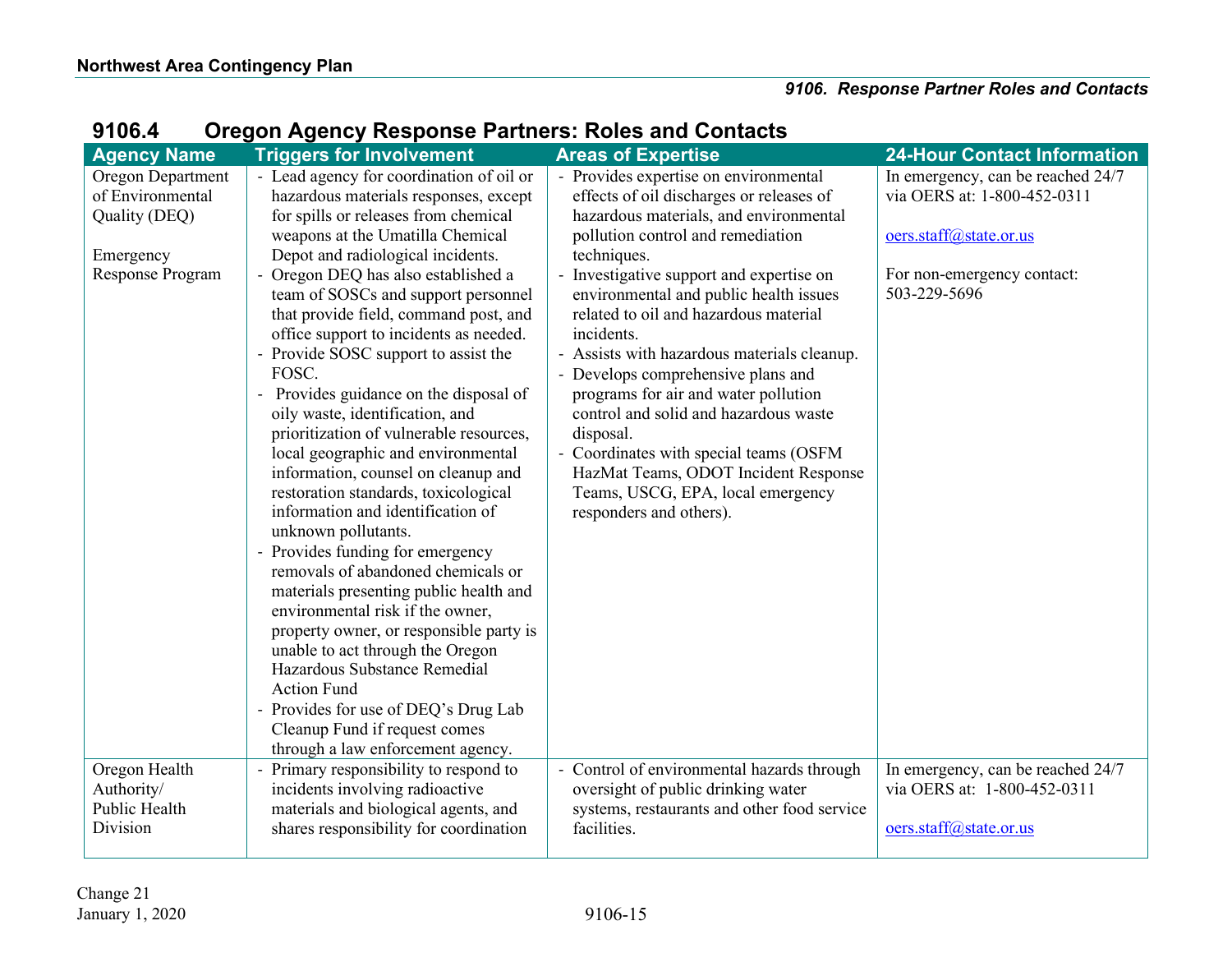| <b>Agency Name</b>                                                                     | <b>Triggers for Involvement</b>                                                                                                                                                                                                                                                                                                                                                                                                                                                       | <b>Areas of Expertise</b>                                                                                                                                                                                                                                                                                                                                                                                                                                                                                                            | <b>24-Hour Contact Information</b>                                                                                                                                                                                                                                                     |
|----------------------------------------------------------------------------------------|---------------------------------------------------------------------------------------------------------------------------------------------------------------------------------------------------------------------------------------------------------------------------------------------------------------------------------------------------------------------------------------------------------------------------------------------------------------------------------------|--------------------------------------------------------------------------------------------------------------------------------------------------------------------------------------------------------------------------------------------------------------------------------------------------------------------------------------------------------------------------------------------------------------------------------------------------------------------------------------------------------------------------------------|----------------------------------------------------------------------------------------------------------------------------------------------------------------------------------------------------------------------------------------------------------------------------------------|
| Office of<br>Environmental<br>Public Health<br><b>Radiation Protection</b><br>Services | of responses to incidents with the<br>potential to impact public health.<br>- Oregon Health Authority is the lead<br>state agency for all radiation<br>emergencies except for those<br>delegated to the Oregon Department<br>of Energy, and all human disease-<br>related emergencies and drinking<br>water emergencies.<br>- Public Health Division coordinates<br>with partners and provides any<br>necessary assistance on all matters<br>related to health hazards in response to | - Monitors other hazards such as lead, toxic<br>materials and household molds.<br>The Toxicology staff in the Office of<br>$\overline{\phantom{a}}$<br>Environmental Public Health protects the<br>health and safety of the public from<br>environmental hazards.<br>The Radiation Protection Services Section<br>provides radiation monitoring expertise<br>and is the state's primary radiological<br>response organization. It also provides<br>radiation monitoring training to local<br>government emergency response agencies. | For non-emergency contact:<br>971-246-1789 (24hr Duty Officer<br>cell)<br>503-938-6790 (24hr Duty Off.<br>Pager)<br>971-673-1217 (Pesticide/Poison<br>Prevention)<br>971-673-0494 (State Toxicologist)<br>971-673-0405 (Drinking Water)<br>Program)<br>971-673-0442 (Drug Lab Program) |
|                                                                                        | any incident affecting public health<br>and the health care system in Oregon.                                                                                                                                                                                                                                                                                                                                                                                                         |                                                                                                                                                                                                                                                                                                                                                                                                                                                                                                                                      | 971-673-0490 (Radiation Protection<br>Svcs.)                                                                                                                                                                                                                                           |
| Occupational Safety<br>and Health Division                                             | - Worker health issues                                                                                                                                                                                                                                                                                                                                                                                                                                                                | Operate occupational health laboratory in<br>$\overline{\phantom{0}}$<br>Portland.                                                                                                                                                                                                                                                                                                                                                                                                                                                   | In emergency, can be reached 24/7<br>via OERS at: 1-800-452-0311                                                                                                                                                                                                                       |
|                                                                                        |                                                                                                                                                                                                                                                                                                                                                                                                                                                                                       |                                                                                                                                                                                                                                                                                                                                                                                                                                                                                                                                      | oers.staff@state.or.us<br>For non-emergency, contact:<br>503-378-3272                                                                                                                                                                                                                  |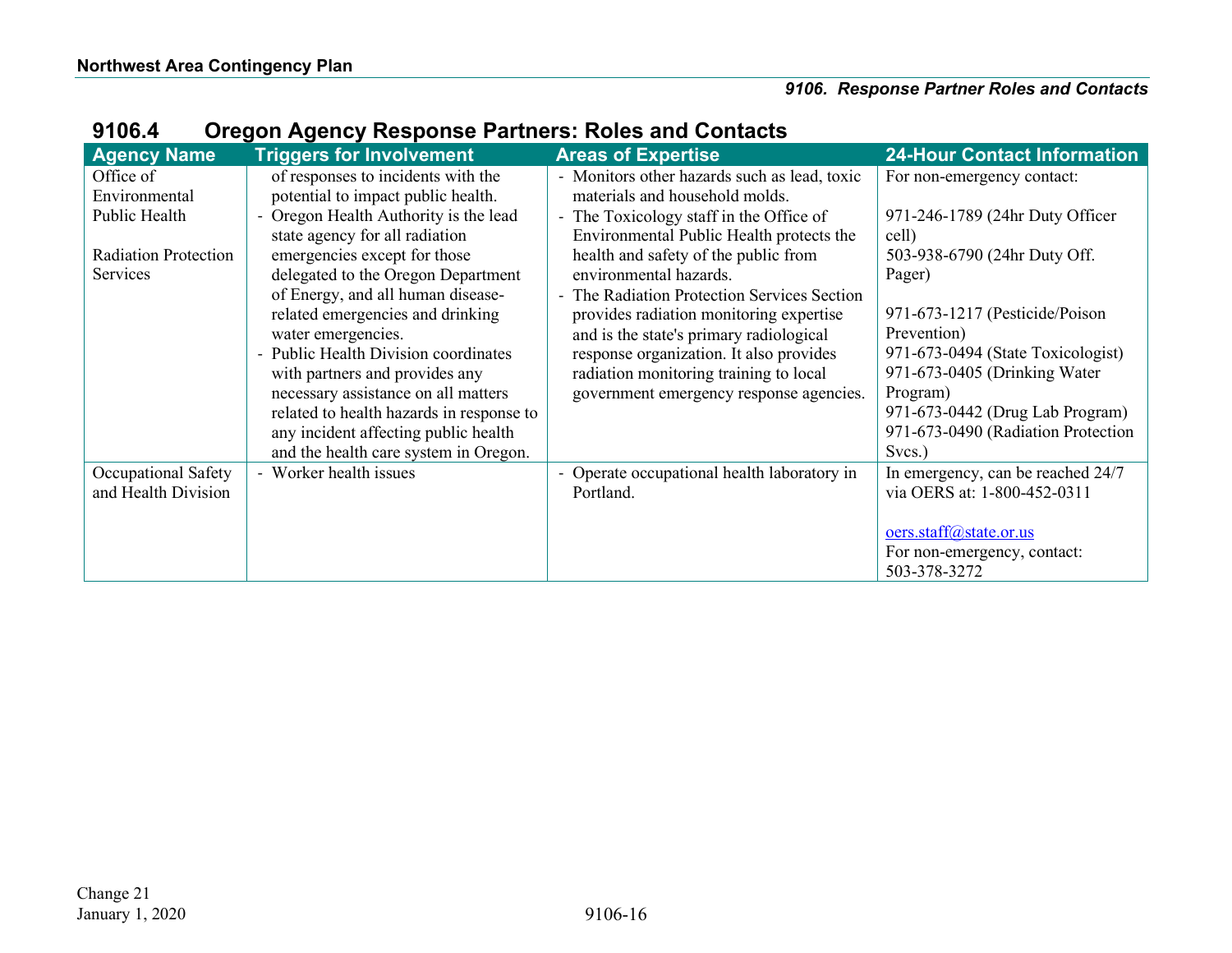| <b>Agency Name</b>                        | <b>Triggers for Involvement</b>                                                                                                                                                                                                                                                                                                                                                                                                  | <b>Areas of Expertise</b>                                                                                                                                                                                                                                                                                                                                                                                       | <b>24-Hour Contact Information</b>                                                                                                                                                                            |
|-------------------------------------------|----------------------------------------------------------------------------------------------------------------------------------------------------------------------------------------------------------------------------------------------------------------------------------------------------------------------------------------------------------------------------------------------------------------------------------|-----------------------------------------------------------------------------------------------------------------------------------------------------------------------------------------------------------------------------------------------------------------------------------------------------------------------------------------------------------------------------------------------------------------|---------------------------------------------------------------------------------------------------------------------------------------------------------------------------------------------------------------|
| Oregon Department<br>of Agriculture       | - Impacts on agricultural resources<br>including commercial shellfish<br>Incidents involving agricultural<br>production (including pesticide<br>application)                                                                                                                                                                                                                                                                     | - Agricultural production facilities including<br>confined feeding operations<br>- Impacts on aquaculture<br>- Pesticide Analytical Response Center                                                                                                                                                                                                                                                             | In emergency, can be reached 24/7<br>via OERS at: 1-800-452-0311<br>oers.staff@state.or.us<br>For non-emergency, contact:<br>503-986-4726 (Shellfish Program)<br>503-986-6470 (Pesticide Analytical           |
| Oregon Department<br>of Energy            | Radioactive materials transportation<br>$\overline{\phantom{0}}$<br>incidents                                                                                                                                                                                                                                                                                                                                                    | Directs response actions for releases of<br>hazardous materials from its vessels,<br>facilities and vehicles.<br>- Identifies the source and extent of<br>radioactive releases, and in the removal<br>and disposal of those contaminants<br>affected by radiological material.<br>Provides additional informational<br>assistance to Oregon Public Health<br>Authority and other medical services as<br>needed. | Response Center)<br>In emergency, can be reached 24/7<br>via OERS at:<br>1-800-452-0311<br>oers.staff@state.or.us<br>For non-emergency, contact:<br>503-378-4040                                              |
| Oregon Department<br>of Fish and Wildlife | Oil and hazardous materials incidents<br>and all other incidents that could<br>degrade land or water to the point that<br>fish or wildlife would be adversely<br>affected, or their habitat degraded or<br>destroyed.<br>Coordinates the activities of for the<br>rescue and rehabilitation of wildlife<br>injured during oil and hazardous<br>substance spills and releases<br>- Assists in reconnaissance and NRDA<br>efforts. | Assessing damage to natural resources.<br>- Rescue and rehabilitation of injured<br>wildlife<br>- Assists in identification of fish and<br>wildlife protection needs                                                                                                                                                                                                                                            | In emergency, can be reached 24/7<br>via OERS at: 1-800-452-0311<br>oers.staff@state.or.us<br>For non-emergency contact:<br>503-947-6083 (NRDA)<br>503-947-6088 (Habitat)<br>541-867-0300x228 (Marine Issues) |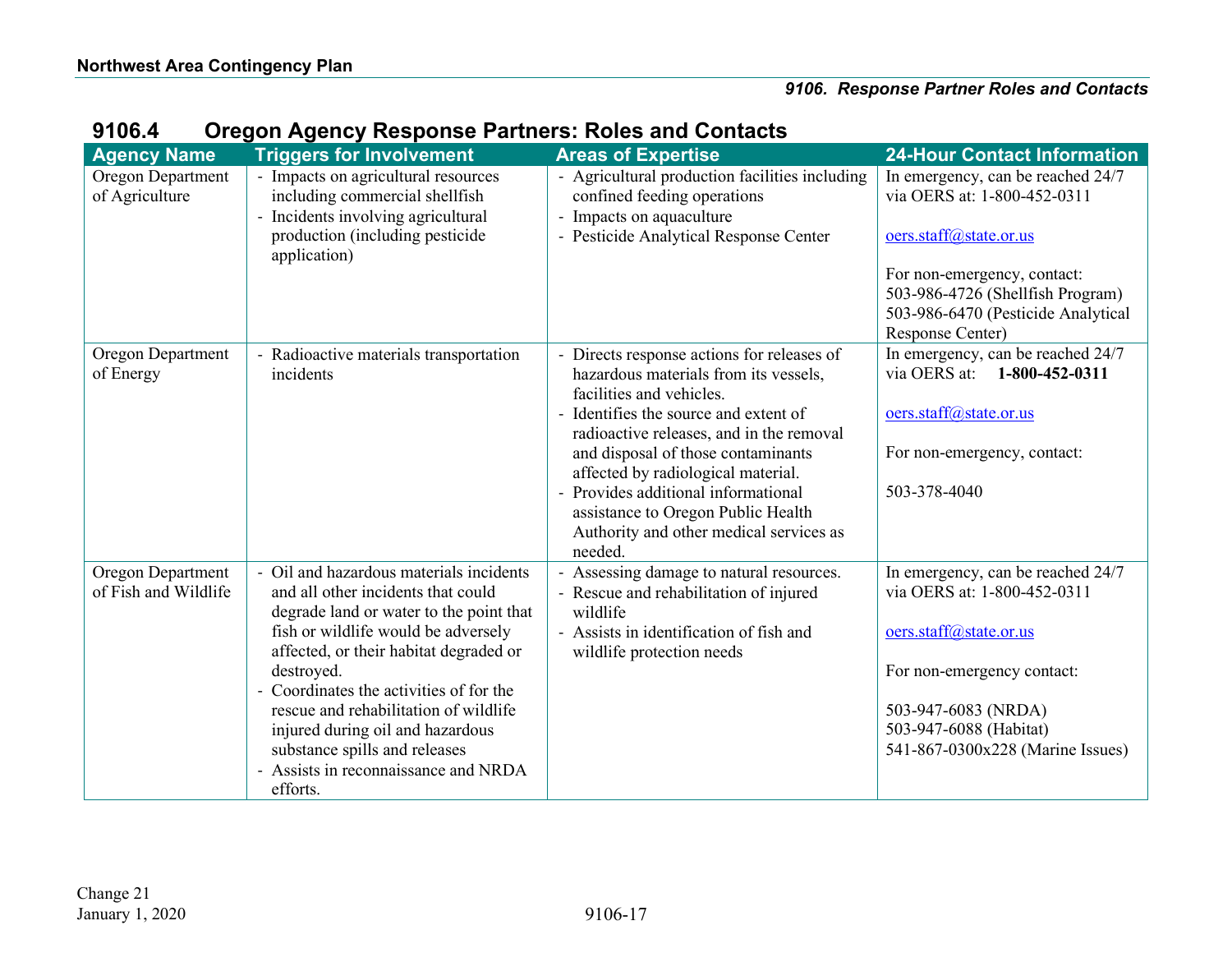| <b>Agency Name</b>  | <b>Triggers for Involvement</b>                                       | <b>Areas of Expertise</b>                  | <b>24-Hour Contact Information</b>                                             |
|---------------------|-----------------------------------------------------------------------|--------------------------------------------|--------------------------------------------------------------------------------|
| Oregon Department   | - Incidents and all other incidents that                              | - Assessing damage to natural resources.   | In emergency, can be reached 24/7                                              |
| of Forestry         | could impact Oregon's timber and                                      | - Forest Practices Act implementation to   | via OERS at: 1-800-452-0311                                                    |
|                     | other forest resources                                                | direct hazardous materials cleanup         |                                                                                |
|                     | - Need to implement the Oregon Forest                                 |                                            | oers.staff@state.or.us                                                         |
|                     | Practices Act as a resource to direct                                 |                                            |                                                                                |
|                     | forest operators and parties                                          |                                            | For non-emergency contact:                                                     |
|                     | responsible for an oil or hazardous<br>materials incident in clean up |                                            | 503-945-7200                                                                   |
| Department of State | - Incidents involving or potentially                                  |                                            | In emergency, can be reached 24/7                                              |
| Lands (DSL)         | impacting agricultural, grazing, forest,                              |                                            | via OERS at: 1-800-452-0311                                                    |
|                     | estuary, tidal, offshore, and submerged                               |                                            |                                                                                |
|                     | and submersible lands of the State's                                  |                                            | oers.staff@state.or.us                                                         |
|                     | navigable waterways including the                                     |                                            |                                                                                |
|                     | territorial sea managed by DSL                                        |                                            | For non-emergency, contact:                                                    |
|                     |                                                                       |                                            | 503-986-5224                                                                   |
| Oregon State Police | - Need for Initial Incident Command                                   | - Incident Command                         | 911 for emergency response                                                     |
| (OSP)               | during early phases of response                                       | OSP can provide for the protection of life |                                                                                |
|                     | - Need for incident site security and                                 | and property, traffic control, crowd       | Also can be reached 24/7 via OERS                                              |
|                     | access control                                                        | control, communications, emergency first   | at:                                                                            |
|                     | - Criminal investigation of<br>environmental crimes                   | aid and site security.                     | 1-800-452-0311                                                                 |
|                     |                                                                       |                                            | oers.staff@state.or.us                                                         |
|                     |                                                                       |                                            |                                                                                |
|                     |                                                                       |                                            | For non-emergency, contact:                                                    |
|                     |                                                                       |                                            | 503-229-5593                                                                   |
|                     | - Incidents occurring on or having the                                | Provide highway maintenance workers and    | In emergency, can be reached 24/7                                              |
|                     | potential to impact state highway                                     | incident responders trained to the         | via OERS at: 1-800-452-0311                                                    |
|                     | transportation systems and aviation                                   | operations level for small amounts of      |                                                                                |
|                     | - Need for traffic control on state                                   | operating fuels only (not cargo) for       | oers.staff@state.or.us                                                         |
|                     |                                                                       |                                            |                                                                                |
|                     |                                                                       |                                            |                                                                                |
|                     |                                                                       |                                            |                                                                                |
|                     | highways                                                              | incidents on state highways.               | For non-emergency contact:<br>503-229-5129 (HazMat)<br>503-378-8689 (Aviation) |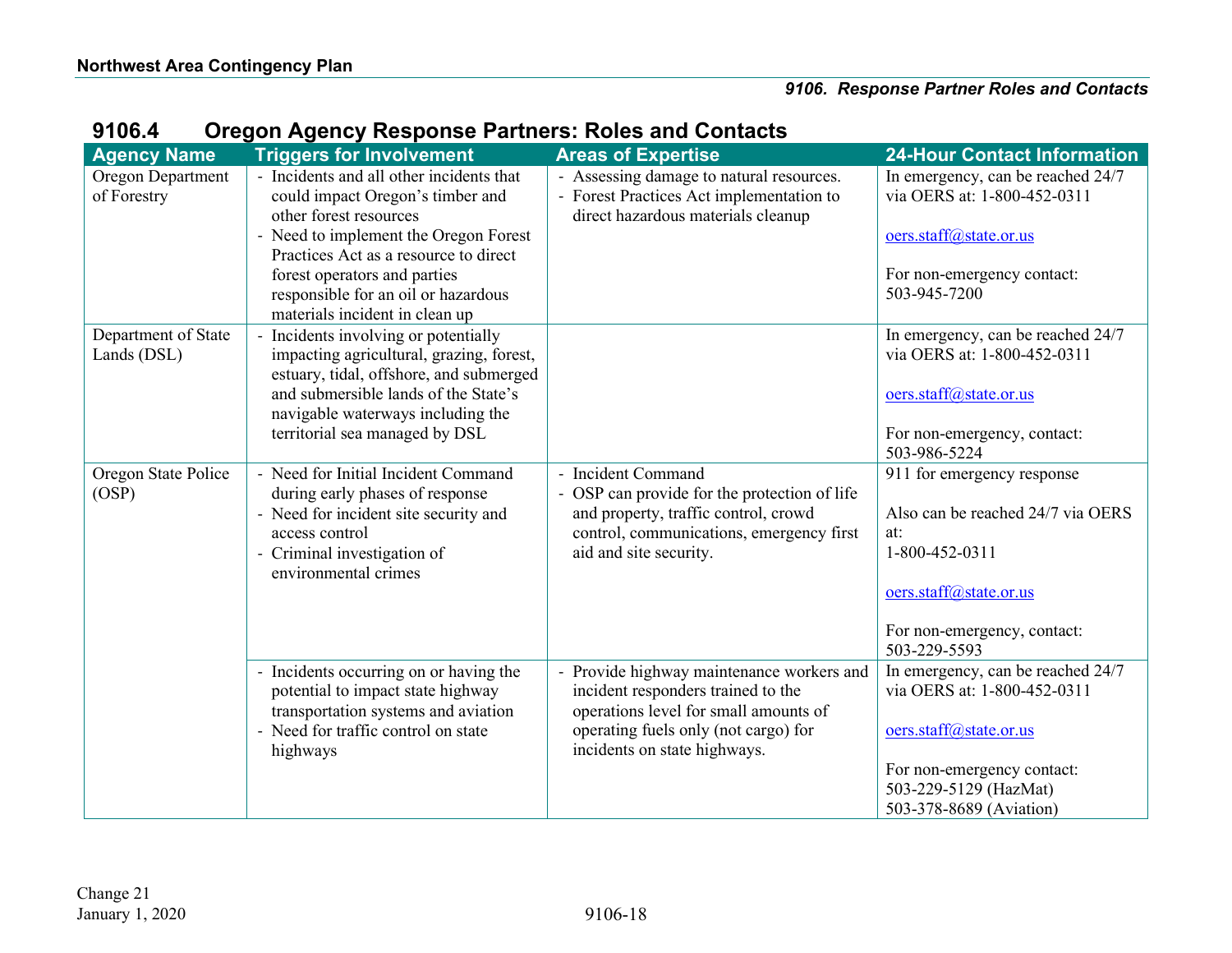| <b>Agency Name</b>                                                  | <b>Triggers for Involvement</b>                                                 | <b>Areas of Expertise</b>                                                                                                                                                                                                            | <b>24-Hour Contact Information</b>                                                                                       |
|---------------------------------------------------------------------|---------------------------------------------------------------------------------|--------------------------------------------------------------------------------------------------------------------------------------------------------------------------------------------------------------------------------------|--------------------------------------------------------------------------------------------------------------------------|
| Oregon State<br><b>Historic Preservation</b><br>Office              | - Incidents which may impact or disturb<br>historical and/or cultural resources | - Identification of historic/archaeological<br>resource protection needs                                                                                                                                                             | In emergency, can be reached 24/7<br>via OERS at: 1-800-452-0311<br>oers.staff@state.or.us<br>For non-emergency contact: |
| <b>Oregon Parks</b>                                                 | Incidents impacting or involving                                                | Knowledge of resources in coastal zone                                                                                                                                                                                               | 503-986-0674<br>In emergency, can be reached 24/7                                                                        |
| Division                                                            | State-owned parks.                                                              | and in vicinity of inland state parks                                                                                                                                                                                                | via OERS at: 1-800-452-0311                                                                                              |
|                                                                     |                                                                                 |                                                                                                                                                                                                                                      | oers.staff@state.or.us                                                                                                   |
|                                                                     |                                                                                 |                                                                                                                                                                                                                                      | For non-emergency contact:<br>503-986-0652 (Safety & Risk<br>Manager)                                                    |
| Oregon Military<br>Department<br>(National Guard,<br>Army, and Air) | When authorized by the Governor,                                                | Provides site security in a major incident<br>Administers first aid and care for<br>$\overline{\phantom{a}}$<br>evacuees, transports specialists, and<br>assists in the recovery, identification and<br>disposition of the deceased. |                                                                                                                          |
| Oregon State<br>University                                          | $\overline{\phantom{a}}$                                                        | Operates the Extension Toxicology<br>Network and the Oregon Toxicology<br>Information Center which can provide<br>specific information on toxicology.                                                                                | (http://ace.orst.edu/info/extoxnet)                                                                                      |
| Oregon Department<br>of Transportation                              | Impact to state roadways<br>- Incident access when traffic is<br>disrupted      | Traffic management<br>$\overline{\phantom{0}}$<br>Roadway safety<br>$\qquad \qquad -$                                                                                                                                                | In emergency, can be reached 24/7<br>via OERS at: 1-800-452-0311<br>oers.staff@state.or.us                               |
|                                                                     |                                                                                 |                                                                                                                                                                                                                                      | For non-emergency contact:<br>Greg Ek-Collins, State Emergency<br>Operations Manager 503-569-2906                        |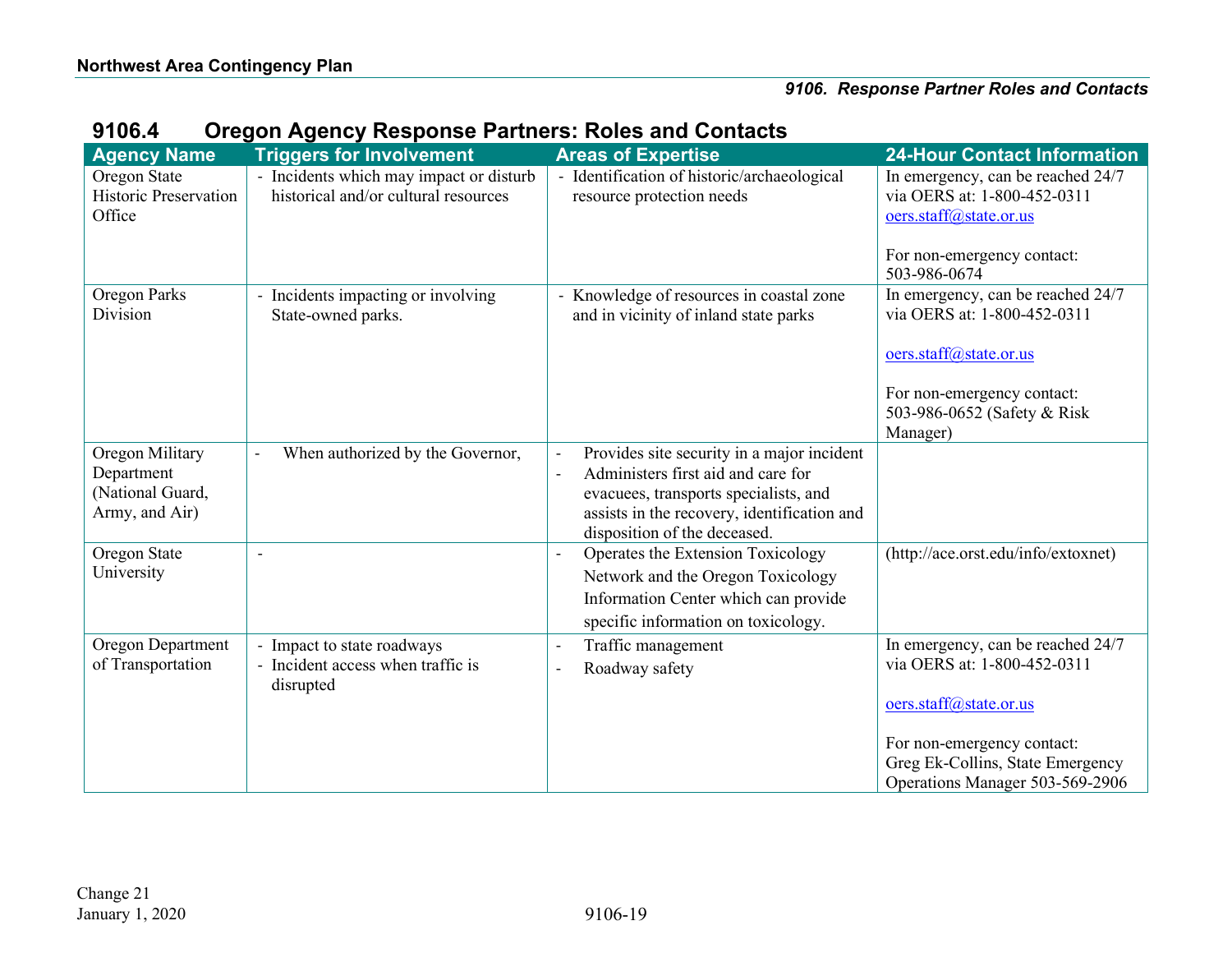## **9106.4 Oregon Agency Response Partners: Roles and Contacts**

| <b>Agency Name</b>  | <b>Triggers for Involvement</b>            | <b>Areas of Expertise</b> | <b>24-Hour Contact Information</b>           |
|---------------------|--------------------------------------------|---------------------------|----------------------------------------------|
| Key to Table 9106.4 |                                            |                           |                                              |
| <b>DEQ</b>          | Oregon Department of Environmental Quality | ODOT                      | Oregon Department of Transportation          |
| DSL                 | Oregon Department of State Lands           | <b>OERS</b>               | Oregon Emergency Response System             |
| ECC                 | <b>Emergency Coordination Center</b>       | <b>OSP</b>                | Oregon State Police                          |
| EPA                 | U.S. Environmental Protection Agency       | <b>SARA</b>               | Superfund Amendments and Reauthorization Act |
| <b>FOSC</b>         | Federal On-Scene Coordinator               | <b>SOSC</b>               | State On-Scene Coordinator                   |
| HazMat              | hazardous materials                        | <b>USCG</b>               | U.S. Coast Guard                             |
| NRC                 | National Response Center                   |                           |                                              |

## **9106.5 Idaho Agency Response Partners:**

See Idaho Hazardous Materials/Weapons of Mass Destruction (WMD) Incident Command and Response Support Plan <https://ioem.idaho.gov/Pages/HazardousMaterials/Plan.aspx>

<span id="page-21-1"></span><span id="page-21-0"></span>

| $\cdots$<br>$50$ , $60$      |                                                                                                               |                                                    |                                                                                                                                                                              |                                                                            |  |  |
|------------------------------|---------------------------------------------------------------------------------------------------------------|----------------------------------------------------|------------------------------------------------------------------------------------------------------------------------------------------------------------------------------|----------------------------------------------------------------------------|--|--|
| Agency<br><b>Name</b>        | <b>Role</b>                                                                                                   | <b>Triggers for Involvement Areas of Expertise</b> |                                                                                                                                                                              | <b>24-Hour Contact</b><br><b>Information</b>                               |  |  |
| Clallam County<br><b>EOC</b> | Maintaining a 24-hour<br>capability to receive<br>notification of incidents<br>and request for<br>assistance. | - Oil and hazardous material<br>incidents          | - Activating the county<br><b>Emergency Operations</b><br>Center as needed to<br>coordinate county resource<br>identification and acquisition<br>in support of the response. | $(360)$ 417-2459<br>http://www.clallam.net/emergenc<br>ymanagement/        |  |  |
| <b>Island County</b><br>EOC  | Maintaining a 24-hour<br>capability to receive<br>notification of incidents<br>and request for<br>assistance. | Oil and hazardous material<br>incidents            | - Activating the county<br><b>Emergency Operations</b><br>Center as needed to<br>coordinate county resource<br>identification and acquisition<br>in support of the response. | $(360)$ 679-9567<br>https://www.islandcountywa.gov/<br>DEM/Pages/Home.aspx |  |  |

## **9106.6 Sector Puget Sound Emergency Operations Center Contacts**